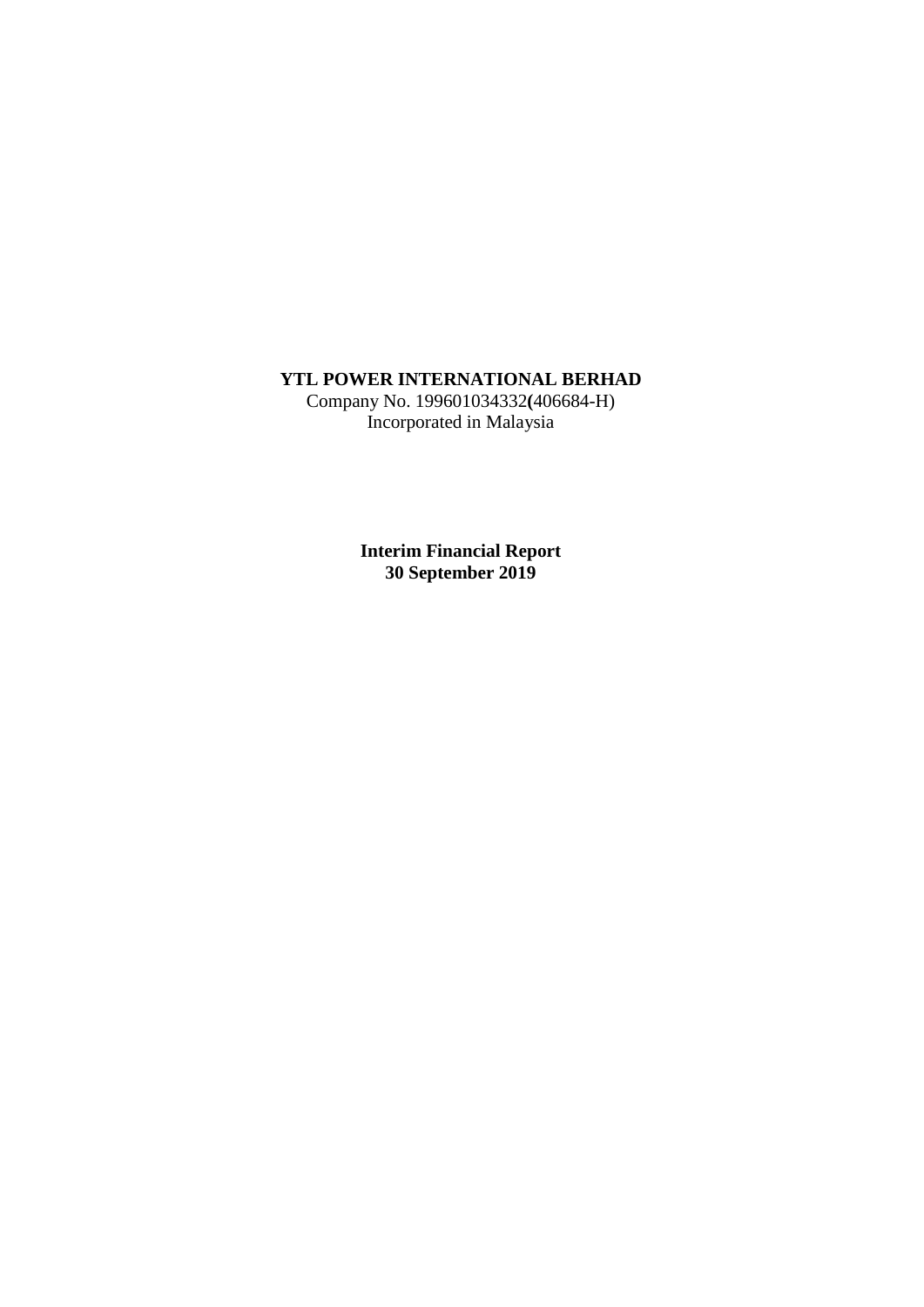# **YTL POWER INTERNATIONAL BERHAD**

Company No. **1**99601034332(406684-H) Incorporated in Malaysia

# **Interim Financial Report 30 September 2019**

# **Page No.**

| <b>Condensed Consolidated Income Statement</b>                  |          |
|-----------------------------------------------------------------|----------|
| <b>Condensed Consolidated Statement of Comprehensive Income</b> | 2        |
| <b>Condensed Consolidated Statement of Financial Position</b>   | $3 - 4$  |
| <b>Condensed Consolidated Statement of Changes in Equity</b>    | $5 - 6$  |
| <b>Condensed Consolidated Statement of Cash Flows</b>           | $7 - 8$  |
| <b>Notes to the Interim Financial Report</b>                    | $9 - 25$ |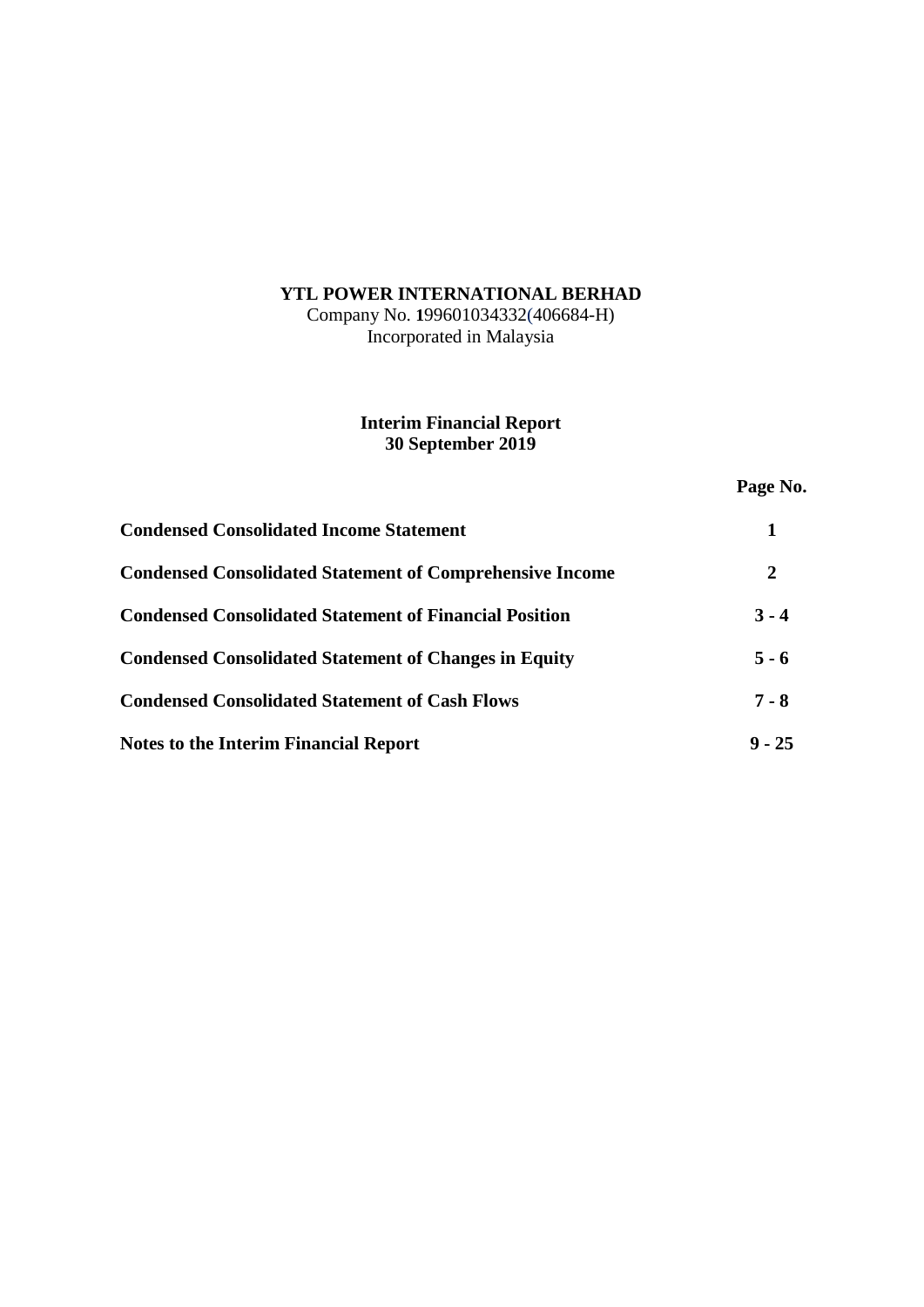## **INTERIM FINANCIAL REPORT**

Interim financial report on consolidated results for the financial period ended 30 September 2019.

The figures have not been audited.

## **CONDENSED CONSOLIDATED INCOME STATEMENT**

|                                                                             |                                              | <b>INDIVIDUAL QUARTER</b><br><b>PRECEDING</b> | <b>CUMULATIVE QUARTER</b>                                    |                            |  |
|-----------------------------------------------------------------------------|----------------------------------------------|-----------------------------------------------|--------------------------------------------------------------|----------------------------|--|
|                                                                             | <b>CURRENT</b>                               | <b>YEAR</b><br>YEAR CORRESPONDING             |                                                              |                            |  |
|                                                                             | <b>QUARTER</b><br>30.9.2019<br><b>RM'000</b> | <b>QUARTER</b><br>30.9.2018<br><b>RM'000</b>  | <b>3 MONTHS ENDED</b><br>30.9.2019<br><b>RM'000</b>          | 30.9.2018<br><b>RM'000</b> |  |
| Revenue                                                                     | 2,959,509                                    |                                               | 2,803,430 2,959,509                                          | 2,803,430                  |  |
| Cost of sales                                                               | (2,543,159)<br>---------------               |                                               | $(2,284,395)$ $(2,543,159)$ $(2,284,395)$<br>--------------- |                            |  |
| Gross profit                                                                | 416,350                                      |                                               | 519,035 416,350                                              | 519,035                    |  |
| Other operating income                                                      | 52,669                                       | 17,141                                        | 52,669                                                       | 17,141                     |  |
| Other operating expenses                                                    | (162, 726)                                   |                                               | $(150,626)$ $(162,726)$ $(150,626)$                          |                            |  |
| Profit from operations                                                      | _______________<br>306,293                   | ---------------<br>385,550                    | ---------------<br>306,293                                   | ---------------<br>385,550 |  |
| Finance costs                                                               | (289, 193)                                   |                                               | $(287,400)$ $(289,193)$ $(287,400)$                          |                            |  |
| Share of profits of investments<br>accounted for using the equity<br>method | 90,614                                       | 92,593                                        | 90,614                                                       | 92,593                     |  |
| <b>Profit before taxation</b>                                               | ________________<br>107,714                  | ---------------<br>190,743                    | _______________<br>107,714                                   | ---------------<br>190,743 |  |
| Taxation                                                                    | (37,630)                                     | (40,345)                                      | (37,630)                                                     | (40, 345)                  |  |
| Profit for the period                                                       | 70,084<br>========                           | 150,398<br>=========                          | 70,084<br>$=$ $=$ $=$ $=$ $=$ $=$ $=$ $=$ $=$                | 150,398<br>=========       |  |
| Attributable to:                                                            |                                              |                                               |                                                              |                            |  |
| Owners of the parent                                                        | 67,357                                       | 126,275                                       | 67,357                                                       | 126,275                    |  |
| Non-controlling interests                                                   | 2,727                                        | 24,123                                        | 2,727<br>---------------                                     | 24,123                     |  |
|                                                                             | 70,084<br>=========                          | 150,398                                       | 70,084<br>$=$ ========                                       | 150,398<br>$=$ ========    |  |
| Earnings per share for profit attributable<br>to owners of the parent       |                                              |                                               |                                                              |                            |  |
| Basic (sen)                                                                 | 0.88                                         | 1.64                                          | 0.88                                                         | 1.64                       |  |
| Diluted (sen)                                                               | 0.88                                         | 1.63                                          | 0.88                                                         | 1.63                       |  |
|                                                                             | ⋍⋍⋍⋍                                         | ====                                          | ⋍⋍⋍⋍⋍                                                        | :====                      |  |

The Condensed Consolidated Income Statement should be read in conjunction with the audited annual financial statements for the year ended 30 June 2019 and the accompanying explanatory notes attached to the interim financial statements.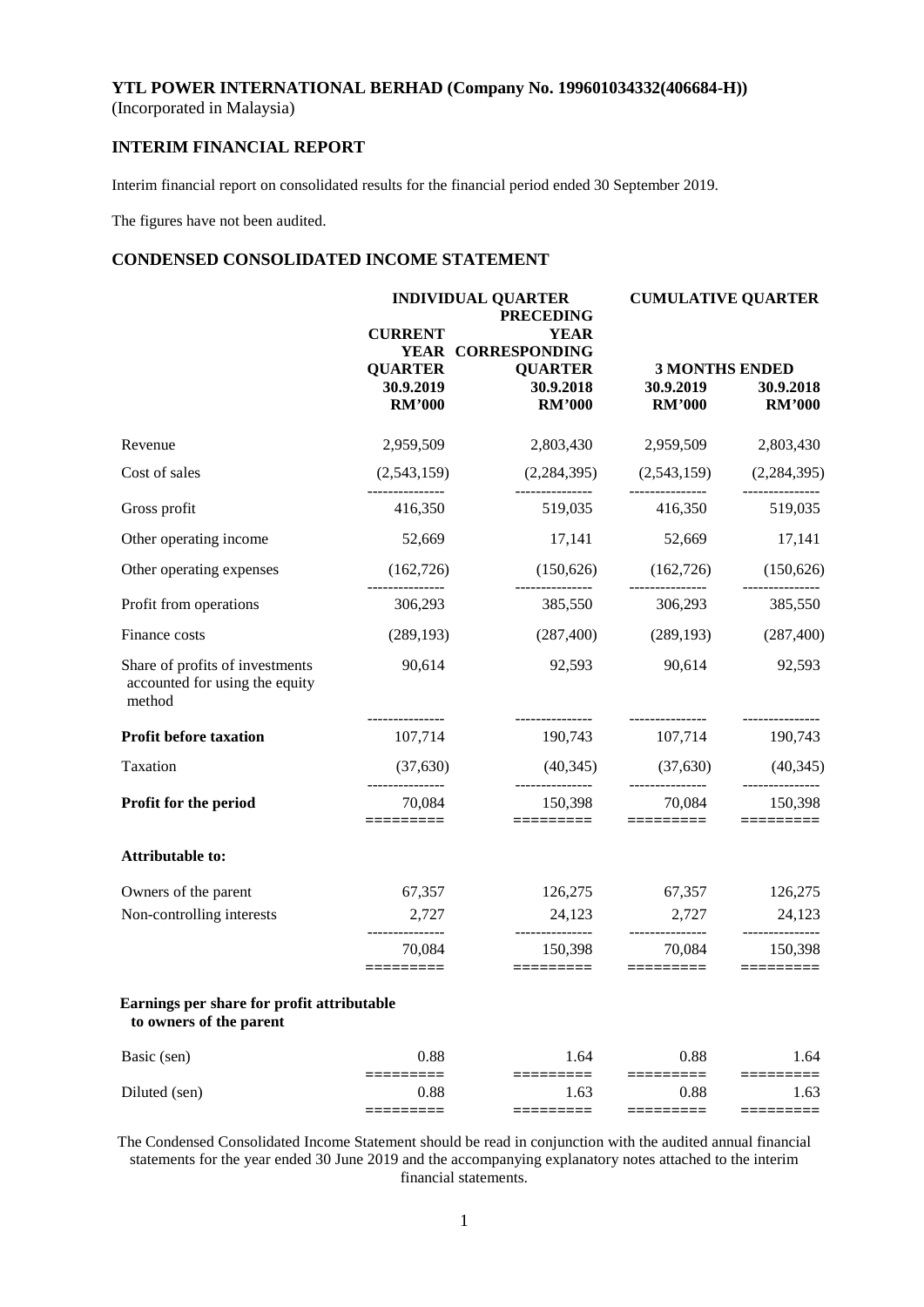# **INTERIM FINANCIAL REPORT**

# **CONDENSED CONSOLIDATED STATEMENT OF COMPREHENSIVE INCOME**

|                                                                     |                                              | <b>INDIVIDUAL QUARTER</b><br><b>PRECEDING</b> | <b>CUMULATIVE QUARTER</b>                           |                            |  |
|---------------------------------------------------------------------|----------------------------------------------|-----------------------------------------------|-----------------------------------------------------|----------------------------|--|
|                                                                     | <b>CURRENT</b>                               | <b>YEAR</b><br>YEAR CORRESPONDING             |                                                     |                            |  |
|                                                                     | <b>QUARTER</b><br>30.9.2019<br><b>RM'000</b> | <b>QUARTER</b><br>30.9.2018<br><b>RM'000</b>  | <b>3 MONTHS ENDED</b><br>30.9.2019<br><b>RM'000</b> | 30.9.2018<br><b>RM'000</b> |  |
| Profit for the period                                               | 70,084                                       | 150,398                                       | 70,084                                              | 150,398                    |  |
| Other comprehensive income/(loss):                                  |                                              |                                               |                                                     |                            |  |
| Items that may be reclassified<br>subsequently to income statement: |                                              |                                               |                                                     |                            |  |
| Financial assets at fair value through                              |                                              |                                               |                                                     |                            |  |
| other comprehensive income<br>Cash flow hedges:                     | 254                                          | (17,783)                                      | 254                                                 | (17,783)                   |  |
| - Subsidiaries                                                      | (299, 393)                                   | 13,457                                        | (299, 393)                                          | 13,457                     |  |
| - Associates and joint ventures                                     | (36, 397)                                    | 17,240                                        | (36,397)                                            | 17,240                     |  |
| Currency translation differences:                                   |                                              |                                               |                                                     |                            |  |
| - Subsidiaries                                                      | (199, 352)                                   | 281,143                                       | (199, 352)                                          | 281,143                    |  |
| - Associates and joint ventures                                     | 8,293                                        | 43,102<br>_______________                     | 8,293<br>---------------                            | 43,102                     |  |
| Other comprehensive                                                 |                                              |                                               |                                                     |                            |  |
| (loss)/income for the period, net                                   |                                              |                                               |                                                     |                            |  |
| of tax                                                              | (526, 595)                                   | 337,159<br>---------------                    | (526, 595)<br>---------------                       | 337,159                    |  |
| <b>Total comprehensive</b>                                          |                                              |                                               |                                                     |                            |  |
| (loss)/income for the period                                        | (456,511)<br>=========                       | 487,557<br>=========                          | (456,511)<br>=========                              | 487,557                    |  |
| Attributable to:                                                    |                                              |                                               |                                                     |                            |  |
| Owners of the parent                                                | (467, 377)                                   | 446,417                                       | (467,377)                                           | 446,417                    |  |
| Non-controlling interests                                           | 10,866                                       | 41,140<br>---------------                     | 10,866<br>---------------                           | 41,140<br>---------------  |  |
|                                                                     | (456, 511)                                   | 487,557                                       | (456, 511)                                          | 487,557                    |  |
|                                                                     | =========                                    |                                               | =========                                           |                            |  |

The Condensed Consolidated Statement of Comprehensive Income should be read in conjunction with the audited annual financial statements for the year ended 30 June 2019 and the accompanying explanatory notes attached to the interim financial statements.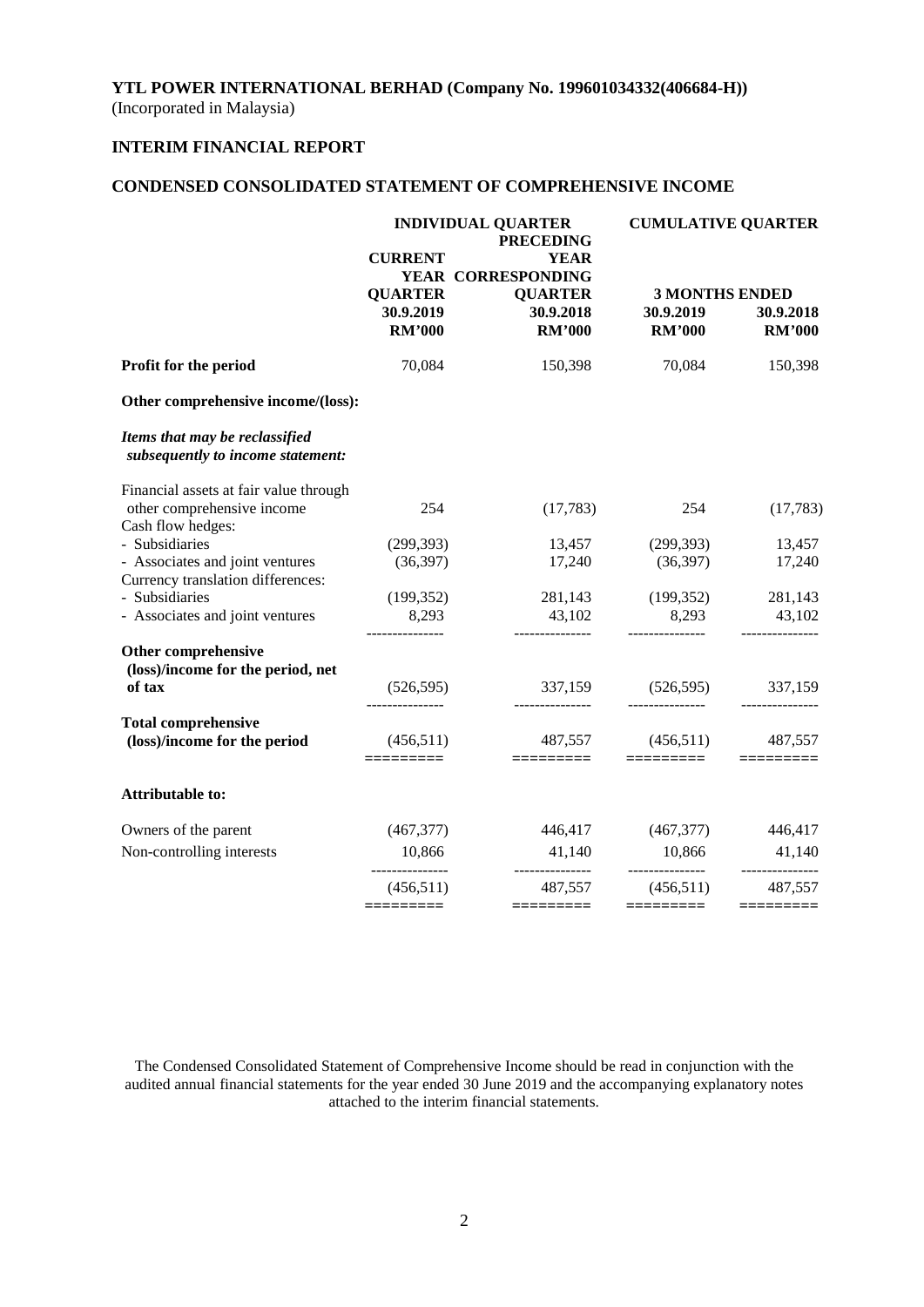# **INTERIM FINANCIAL REPORT**

## **CONDENSED CONSOLIDATED STATEMENT OF FINANCIAL POSITION**

|                                                   | <b>UNAUDITED</b>              | <b>AUDITED</b>                           |  |
|---------------------------------------------------|-------------------------------|------------------------------------------|--|
|                                                   | As at                         | As at                                    |  |
|                                                   | 30.9.2019                     | 30.6.2019                                |  |
|                                                   | <b>RM'000</b>                 | <b>RM'000</b>                            |  |
| <b>ASSETS</b>                                     |                               |                                          |  |
| <b>Non-current assets</b>                         |                               |                                          |  |
| Property, plant and equipment                     | 21,355,948                    | 21,631,567                               |  |
| Right-of-use assets                               | 372,642                       |                                          |  |
| Investment properties                             | 481,006                       | 477,749                                  |  |
| Project development costs                         | 242,676                       | 228,952                                  |  |
| Intangible assets                                 | 8,270,685                     | 8,278,649                                |  |
| Investments accounted for using the equity method | 2,158,447                     | 2,188,956                                |  |
| Investments                                       | 242,282                       | 242,100                                  |  |
| Derivative financial instruments                  | 40,667                        | 18,722                                   |  |
| Receivables, deposits and prepayments             | 1,156,595                     | 1,102,127<br>---------------             |  |
|                                                   | 34,320,948                    | 34,168,822                               |  |
| <b>Current assets</b>                             |                               |                                          |  |
| Inventories                                       | 258,684                       | 416,006                                  |  |
| Investments                                       | 1,502,076                     | 1,490,865                                |  |
| Receivables, deposits and prepayments             | 2,283,657                     | 2,573,581                                |  |
| Derivative financial instruments                  | 2,388                         | 63,388                                   |  |
| Cash and bank balances                            | 8,594,923                     | 7,560,316                                |  |
|                                                   | ---------------<br>12,641,728 | _______________<br>12,104,156            |  |
| <b>TOTAL ASSETS</b>                               | ---------------<br>46,962,676 | -------------<br>46,272,978<br>========= |  |
| <b>EQUITY AND LIABILITIES</b>                     |                               |                                          |  |
|                                                   |                               |                                          |  |
| Share capital                                     | 7,038,587                     | 7,038,587                                |  |
| Reserves                                          | 5,840,395                     | 6,314,054                                |  |
| Treasury shares, at cost                          | (708, 260)<br>--------------  | (708, 259)<br>-----------                |  |
| Equity attributable to owners of the parent       | 12,170,722                    | 12,644,382                               |  |
| Non-controlling interests                         | 232,448                       | 226,280                                  |  |
| <b>TOTAL EQUITY</b>                               | 12,403,170                    | 12,870,662                               |  |
|                                                   |                               |                                          |  |

The Condensed Consolidated Statement of Financial Position should be read in conjunction with the audited annual financial statements for the year ended 30 June 2019 and the accompanying explanatory notes attached to the interim financial statements.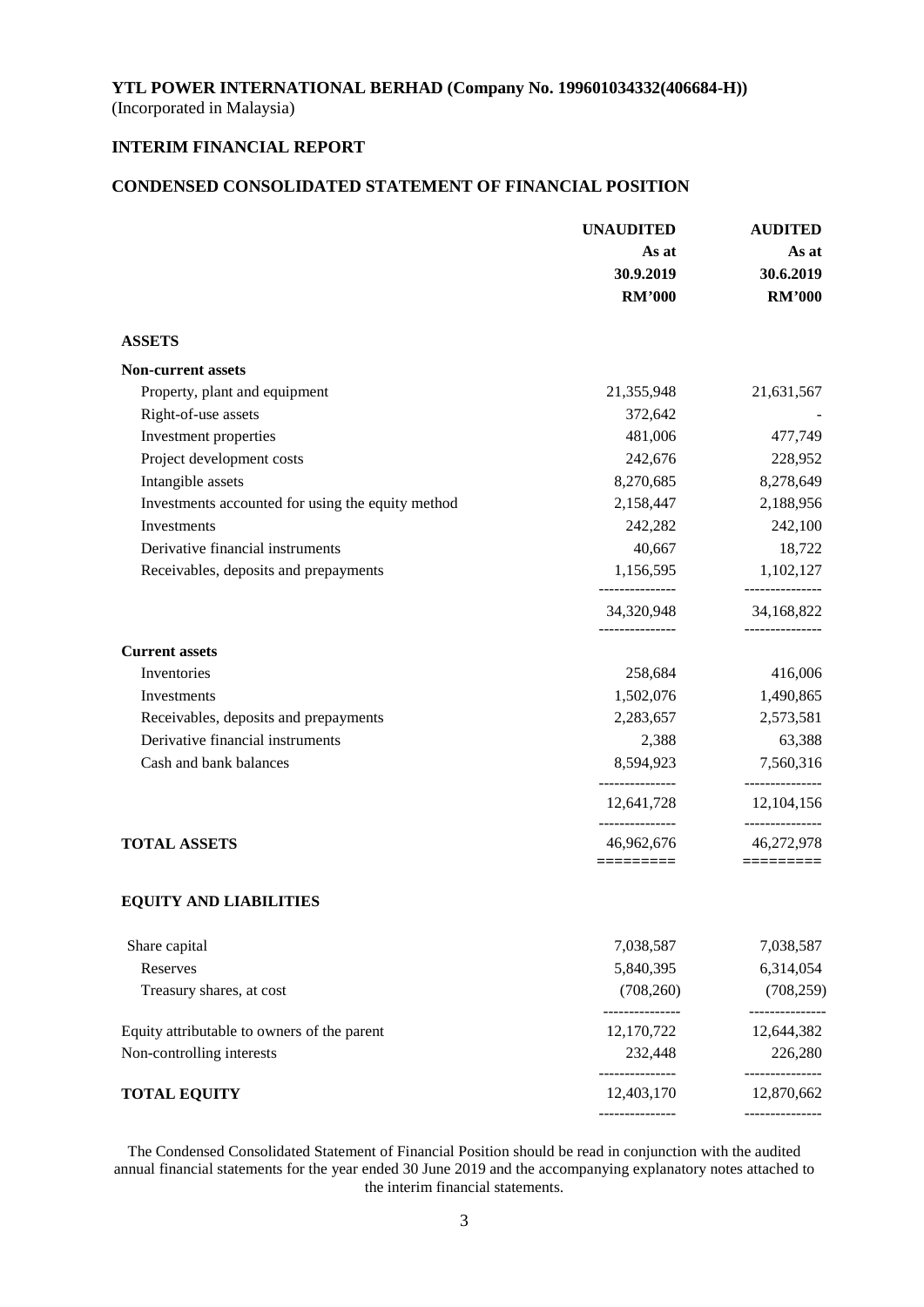# **INTERIM FINANCIAL REPORT**

# **CONDENSED CONSOLIDATED STATEMENT OF FINANCIAL POSITION - Continued**

|                                                                                    | <b>UNAUDITED</b><br>As at<br>30.9.2019<br><b>RM'000</b> | <b>AUDITED</b><br>As at<br>30.6.2019<br><b>RM'000</b> |
|------------------------------------------------------------------------------------|---------------------------------------------------------|-------------------------------------------------------|
| <b>LIABILITIES</b>                                                                 |                                                         |                                                       |
| <b>Non-current liabilities</b>                                                     |                                                         |                                                       |
| Deferred taxation                                                                  | 1,843,324                                               | 1,872,441                                             |
| <b>Borrowings</b>                                                                  | 26,053,116                                              | 19,071,117                                            |
| Post-employment benefit obligations                                                | 699,711                                                 | 704,080                                               |
| Grants and contributions                                                           | 552,539                                                 | 560,828                                               |
| Derivative financial instruments                                                   | 408                                                     | 19,131                                                |
| Payables                                                                           | 1,181,044<br>---------------                            | 1,154,792<br>---------------                          |
|                                                                                    | 30,330,142<br>---------------                           | 23,382,389<br>---------------                         |
| <b>Current liabilities</b>                                                         |                                                         |                                                       |
| Payables and accrued expenses                                                      | 2,000,143                                               | 2,277,707                                             |
| Derivative financial instruments                                                   | 313,802                                                 | 48,906                                                |
| Post-employment benefit obligations                                                | 2,220                                                   | 1,408                                                 |
| Taxation                                                                           | 42,860                                                  | 49,263                                                |
| <b>Borrowings</b>                                                                  | 1,870,339<br>_______________                            | 7,642,643<br>-------------                            |
|                                                                                    | 4,229,364<br>_______________                            | 10,019,927<br>---------------                         |
| <b>TOTAL LIABILITIES</b>                                                           | 34,559,506                                              | 33,402,316<br>---------------                         |
| <b>TOTAL EQUITY AND LIABILITIES</b>                                                | 46,962,676                                              | 46,272,978                                            |
|                                                                                    | $=$ $=$ $=$ $=$ $=$ $=$ $=$ $=$ $=$                     | $=$ ========                                          |
| Net assets per share attributable to<br>ordinary equity holders of the parent (RM) | 1.59                                                    | 1.65                                                  |
|                                                                                    | $====$                                                  | $=====$                                               |

The Condensed Consolidated Statement of Financial Position should be read in conjunction with the audited annual financial statements for the year ended 30 June 2019 and the accompanying explanatory notes attached to the interim financial statements.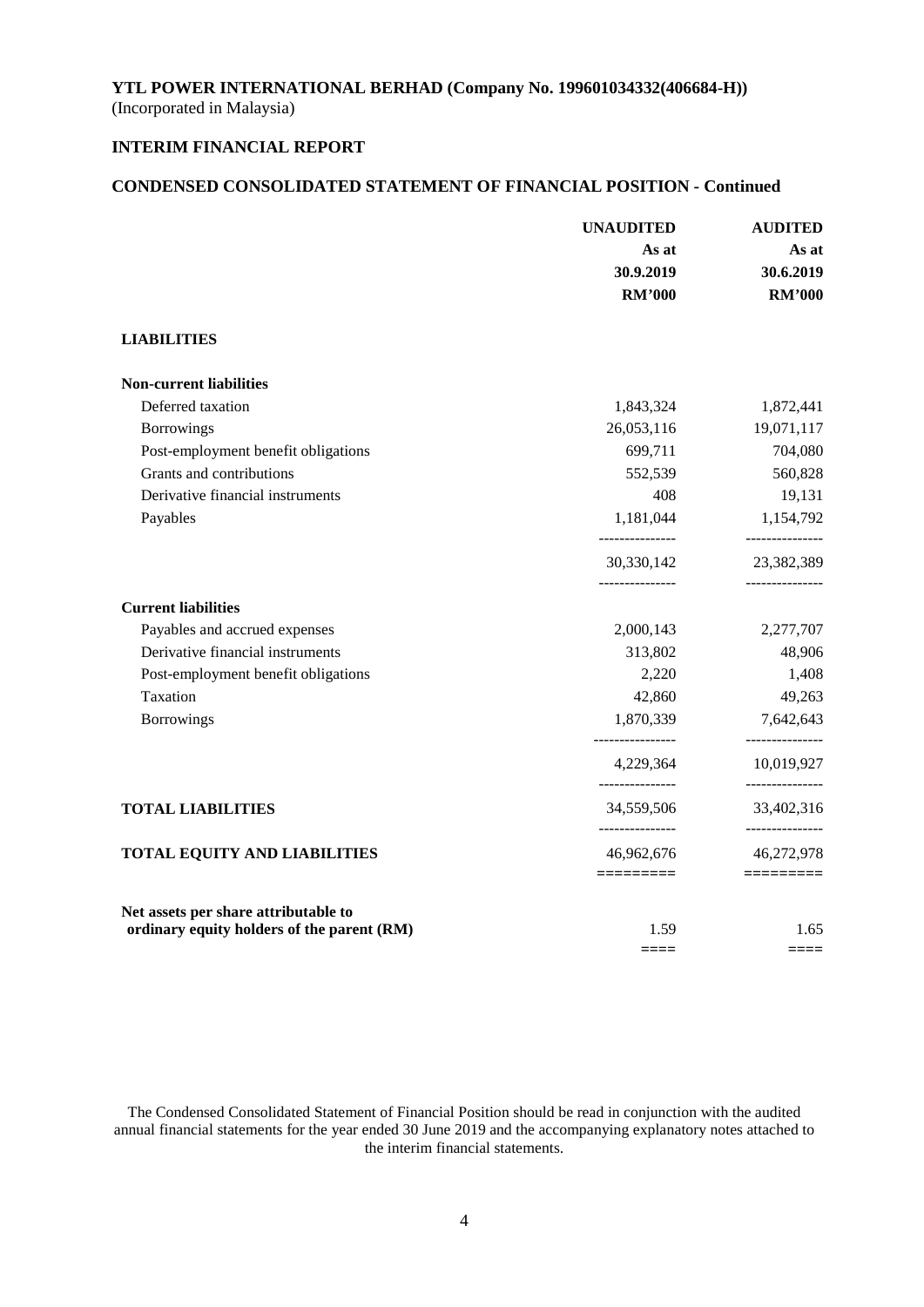## **INTERIM FINANCIAL REPORT**

## **CONDENSED CONSOLIDATED STATEMENT OF CHANGES IN EQUITY FOR THE FINANCIAL PERIOD ENDED 30 SEPTEMBER 2019**

|                                                               | ---Attributable to Owners of the Parent----------------------------------<br>-------------------------------------- |                                                       |                                                   |                                                     |                                   |                                                          |                                                |
|---------------------------------------------------------------|---------------------------------------------------------------------------------------------------------------------|-------------------------------------------------------|---------------------------------------------------|-----------------------------------------------------|-----------------------------------|----------------------------------------------------------|------------------------------------------------|
|                                                               | <b>Share</b><br>Capital<br><b>RM'000</b>                                                                            | Merger<br>& Other<br><b>Reserves</b><br><b>RM'000</b> | <b>Treasury</b><br><b>Shares</b><br><b>RM'000</b> | <b>Retained</b><br><b>Earnings</b><br><b>RM'000</b> | <b>Total</b><br><b>RM'000</b>     | Non-<br>Controlling<br><b>Interests</b><br><b>RM'000</b> | <b>Total</b><br><b>Equity</b><br><b>RM'000</b> |
| At 30 June 2019, as previously reported                       | 7,038,587                                                                                                           | (1,596,412)                                           | (708, 259)                                        | 7,910,466                                           | 12,644,382                        | 226,280                                                  | 12,870,662                                     |
| Adjustments from adoption of MFRS 16                          | $\overline{\phantom{a}}$                                                                                            | $\overline{\phantom{0}}$                              |                                                   | (7,616)                                             | (7,616)                           | (4,698)                                                  | (12,314)                                       |
| At 1 July 2019, as restated                                   | -------------<br>7,038,587                                                                                          | (1,596,412)                                           | -------------<br>(708, 259)                       | 7,902,850                                           | 12,636,766                        | 221,582                                                  | -------------<br>12,858,348                    |
| Profit for the financial period                               |                                                                                                                     |                                                       |                                                   | 67,357                                              | 67,357                            | 2,727                                                    | 70,084                                         |
| Other comprehensive (loss)/income for the financial<br>period | $\overline{\phantom{a}}$                                                                                            | (534, 734)                                            |                                                   |                                                     | (534, 734)                        | 8,139                                                    | (526, 595)                                     |
| Total comprehensive (loss)/income for the financial<br>period |                                                                                                                     | (534, 734)                                            |                                                   | 67,357                                              | (467, 377)                        | 10,866                                                   | (456, 511)                                     |
| Share option lapsed                                           | $\overline{\phantom{0}}$                                                                                            | (63)                                                  |                                                   | 63                                                  |                                   |                                                          |                                                |
| Share repurchased                                             |                                                                                                                     |                                                       | (1)                                               |                                                     | (1)                               |                                                          | (1)                                            |
| Share option expenses                                         | $\overline{\phantom{0}}$                                                                                            | 1,334                                                 | $\overline{\phantom{a}}$                          |                                                     | 1,334                             |                                                          | 1,334                                          |
| At 30 September 2019                                          | 7,038,587<br>________<br>________                                                                                   | (2,129,875)<br>________<br>________                   | (708,260)<br>________<br>________                 | 7,970,270<br>________<br>________                   | 12,170,722<br>_______<br>________ | 232,448<br>________<br>________                          | 12,403,170<br>________<br>________             |

The Condensed Consolidated Statement of Changes in Equity should be read in conjunction with the audited annual financial statements for the year ended 30 June 2019 and the accompanying explanatory notes attached to the interim financial statements.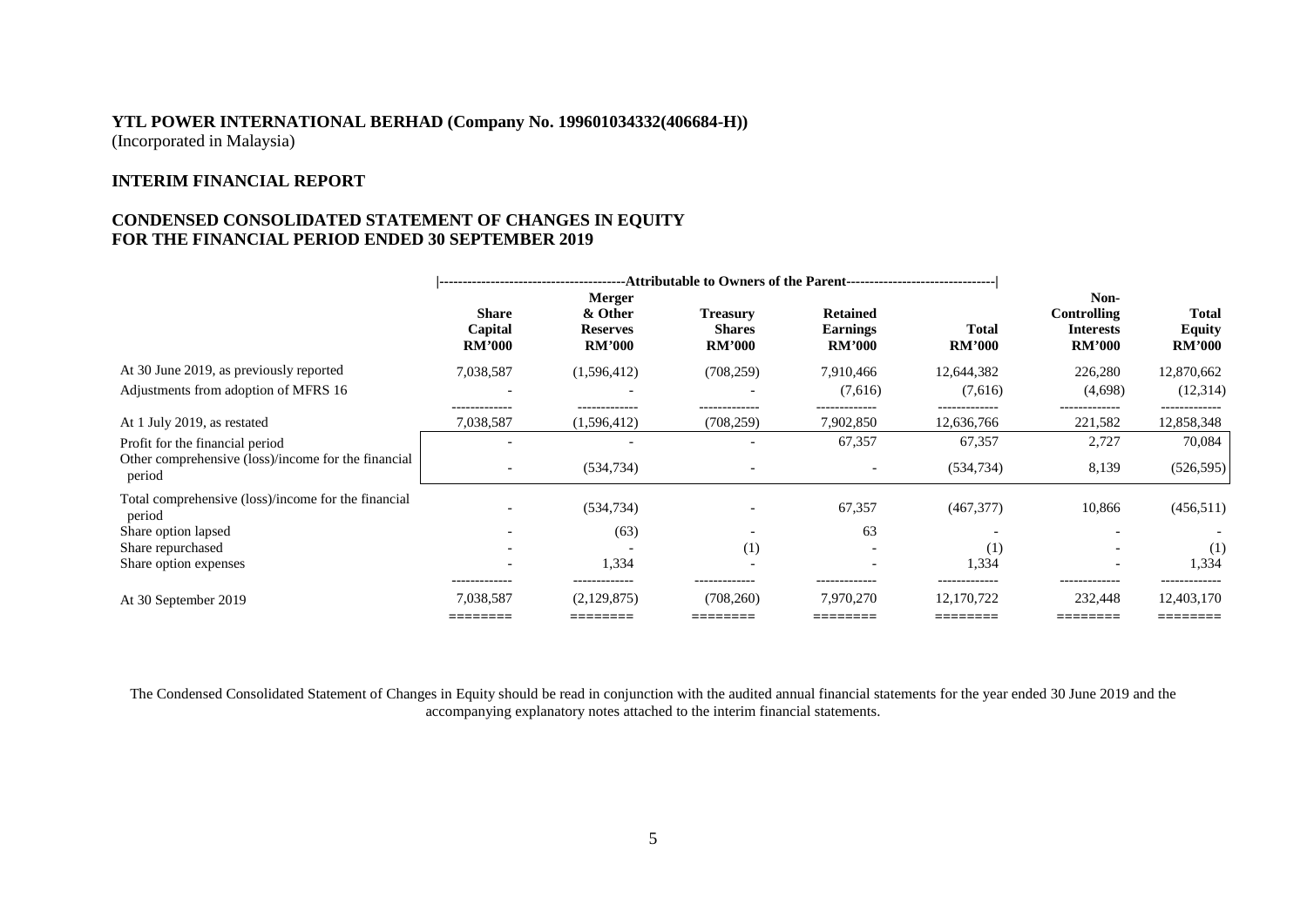## **INTERIM FINANCIAL REPORT**

## **CONDENSED CONSOLIDATED STATEMENT OF CHANGES IN EQUITY FOR THE FINANCIAL PERIOD ENDED 30 SEPTEMBER 2018**

|                                                                                                                             | <b>Share</b><br>Capital<br><b>RM'000</b> | Merger<br>& Other<br><b>Reserves</b><br><b>RM'000</b> | <b>Treasury</b><br><b>Shares</b><br><b>RM'000</b> | <b>Retained</b><br><b>Earnings</b><br><b>RM'000</b> | <b>Total</b><br><b>RM'000</b> | Non-<br>Controlling<br><b>Interests</b><br><b>RM'000</b> | <b>Total</b><br><b>Equity</b><br><b>RM'000</b> |
|-----------------------------------------------------------------------------------------------------------------------------|------------------------------------------|-------------------------------------------------------|---------------------------------------------------|-----------------------------------------------------|-------------------------------|----------------------------------------------------------|------------------------------------------------|
| At 30 June 2018, as previously reported<br>Adjustments from adoption of MFRS 15<br>Acquisition accounting and consolidation | 7,038,587                                | (1,435,015)<br>139                                    | (509, 634)                                        | 7,919,190<br>(2,572)                                | 13,013,128<br>(2, 433)        | 111,386<br>230                                           | 13,124,514<br>(2,203)                          |
| elimination restatements                                                                                                    |                                          |                                                       |                                                   | (48,096)                                            | (48,096)                      |                                                          | (48,096)                                       |
| At 30 June 2018, as restated<br>Adjustments from adoption of MFRS 9                                                         | 7,038,587                                | (1,434,876)                                           | (509, 634)                                        | 7,868,522<br>(1,371)                                | 12,962,599<br>(1,371)         | 111,616<br>(916)                                         | 13,074,215<br>(2, 287)                         |
| At 1 July 2018, as restated                                                                                                 | 7,038,587                                | (1,434,876)                                           | (509, 634)                                        | 7,867,151                                           | 12.961.228                    | 110,700                                                  | 13,071,928                                     |
| Profit for the financial period<br>Other comprehensive income for the financial<br>period                                   |                                          | 320,142                                               |                                                   | 126,275                                             | 126,275<br>320,142            | 24,123<br>17,017                                         | 150,398<br>337,159                             |
| Total comprehensive income for the financial<br>period<br>Effects arising from changes in composition of the                |                                          | 320,142                                               |                                                   | 126,275                                             | 446,417                       | 41,140                                                   | 487,557                                        |
| Group<br>Dividends paid to non-controlling interests<br>Share option lapsed                                                 |                                          | (174)                                                 |                                                   | (13)<br>174                                         | (13)                          | 46<br>(38, 172)                                          | 33<br>(38, 172)                                |
| Share repurchased<br>Share option expenses                                                                                  |                                          | 1.378                                                 | (198, 625)                                        |                                                     | (198, 625)<br>1,378           |                                                          | (198, 625)<br>1.378                            |
| At 30 September 2018, as restated                                                                                           | -------------<br>7.038.587<br>========   | (1.113.530)<br>========                               | -------------<br>(708.259)<br>========            | -------------<br>7,993,587<br>========              | 13.210.385<br>========        | -------------<br>113.714<br>========                     | -------------<br>13,324,099<br>========        |

The Condensed Consolidated Statement of Changes in Equity should be read in conjunction with the audited annual financial statements for the year ended 30 June 2019 and the accompanying explanatory notes attached to the interim financial statements.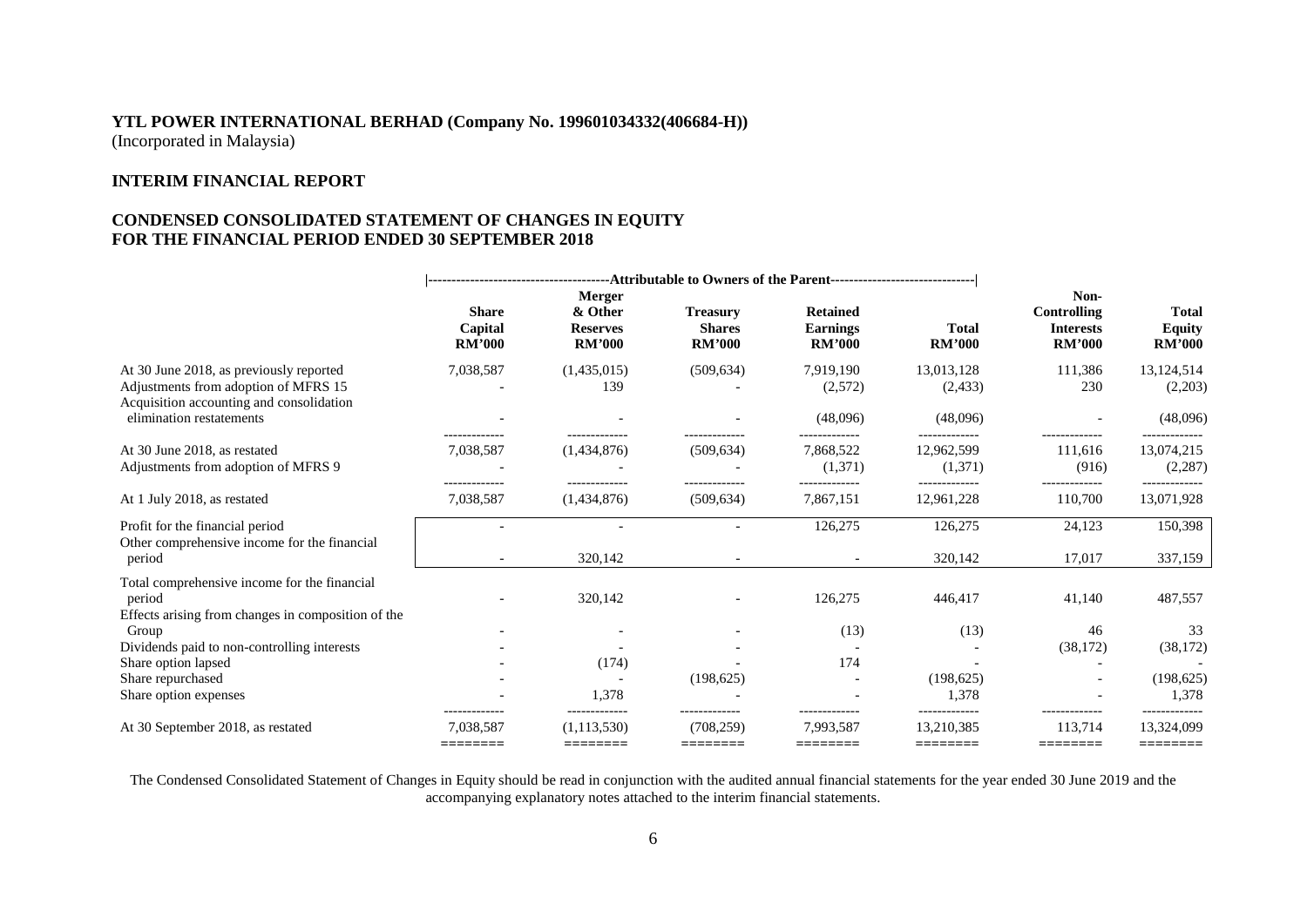# **INTERIM FINANCIAL REPORT**

## **CONDENSED CONSOLIDATED STATEMENT OF CASH FLOWS FOR THE FINANCIAL PERIOD ENDED 30 SEPTEMBER 2019**

|                                                                       | <b>3 MONTHS ENDED</b>         |                               |  |
|-----------------------------------------------------------------------|-------------------------------|-------------------------------|--|
|                                                                       | 30.9.2019                     | 30.9.2018                     |  |
|                                                                       | <b>RM'000</b>                 | <b>RM'000</b>                 |  |
| <b>Cash flows from operating activities</b>                           |                               |                               |  |
| Profit for the financial period                                       | 70,084                        | 150,398                       |  |
| Adjustment for:                                                       |                               |                               |  |
| Allowance for impairment of inventories                               | 248                           | 158                           |  |
| Allowance for impairment of receivables (net of reversals)            | 16,232                        | 17,279                        |  |
| Amortisation of contract costs                                        | 2,485                         | 3,996                         |  |
| Amortisation of deferred income                                       |                               | (359)                         |  |
| Amortisation of grants and contributions                              | (4, 734)                      | (5, 415)                      |  |
| Amortisation of intangible assets                                     | 2,101                         | 1,625                         |  |
| Bad debts recovered                                                   | (842)                         |                               |  |
|                                                                       | 259,828                       | 278,494                       |  |
| Depreciation of property, plant and equipment                         |                               |                               |  |
| Depreciation of right-of-use assets                                   | 32,800                        |                               |  |
| Fair value gain on derivatives                                        | (2,950)                       | (5,422)                       |  |
| Fair value (gain)/loss on investments                                 | (8,430)                       | 2,332                         |  |
| Interest expense                                                      | 289,193                       | 287,400                       |  |
| Interest income                                                       | (2,303)                       | (1, 594)                      |  |
| Net gain on disposal of property, plant and equipment                 | (2,950)                       | (2,121)                       |  |
| Property, plant and equipment written off                             | 3,697                         | 2,941                         |  |
| Provision for liabilities and charges                                 | 978                           | 144                           |  |
| Provision for post-employment benefit                                 | 20,530                        | 11,642                        |  |
| Share of profits of investments accounted for using the equity method | (90, 614)                     | (92, 593)                     |  |
| Share option expenses                                                 | 1,301                         | 1,378                         |  |
| Taxation                                                              | 37,630                        | 40,345                        |  |
| Unrealised loss/(gain) on foreign exchange                            | 6,276                         | (4,659)                       |  |
| Other non-cash items                                                  | (9,574)<br>---------------    | (1,646)<br>---------------    |  |
|                                                                       | 620,986                       | 684,323                       |  |
| Changes in working capital:                                           |                               |                               |  |
| Inventories                                                           | 162,837                       | 4,363                         |  |
| Receivables, deposits and prepayments                                 | 189,652                       | 123,906                       |  |
| Payables and accrued expenses                                         | (286, 430)<br>--------------- | (242, 214)<br>--------------- |  |
| Cash flows from operations                                            | 687,045                       | 570,378                       |  |
| Interest paid                                                         | (241, 164)                    | (282, 044)                    |  |
| Payment to post-employment benefit obligations                        | (11,601)                      | (12, 643)                     |  |
| Tax paid                                                              | (42, 136)                     | (29, 571)                     |  |
| Net cash flows from operating activities                              | ---------------<br>392,144    | ---------------<br>246,120    |  |
|                                                                       |                               |                               |  |

The Condensed Consolidated Statement of Cash Flows should be read in conjunction with the audited annual financial statements for the year ended 30 June 2019 and the accompanying explanatory notes attached to the interim financial statements.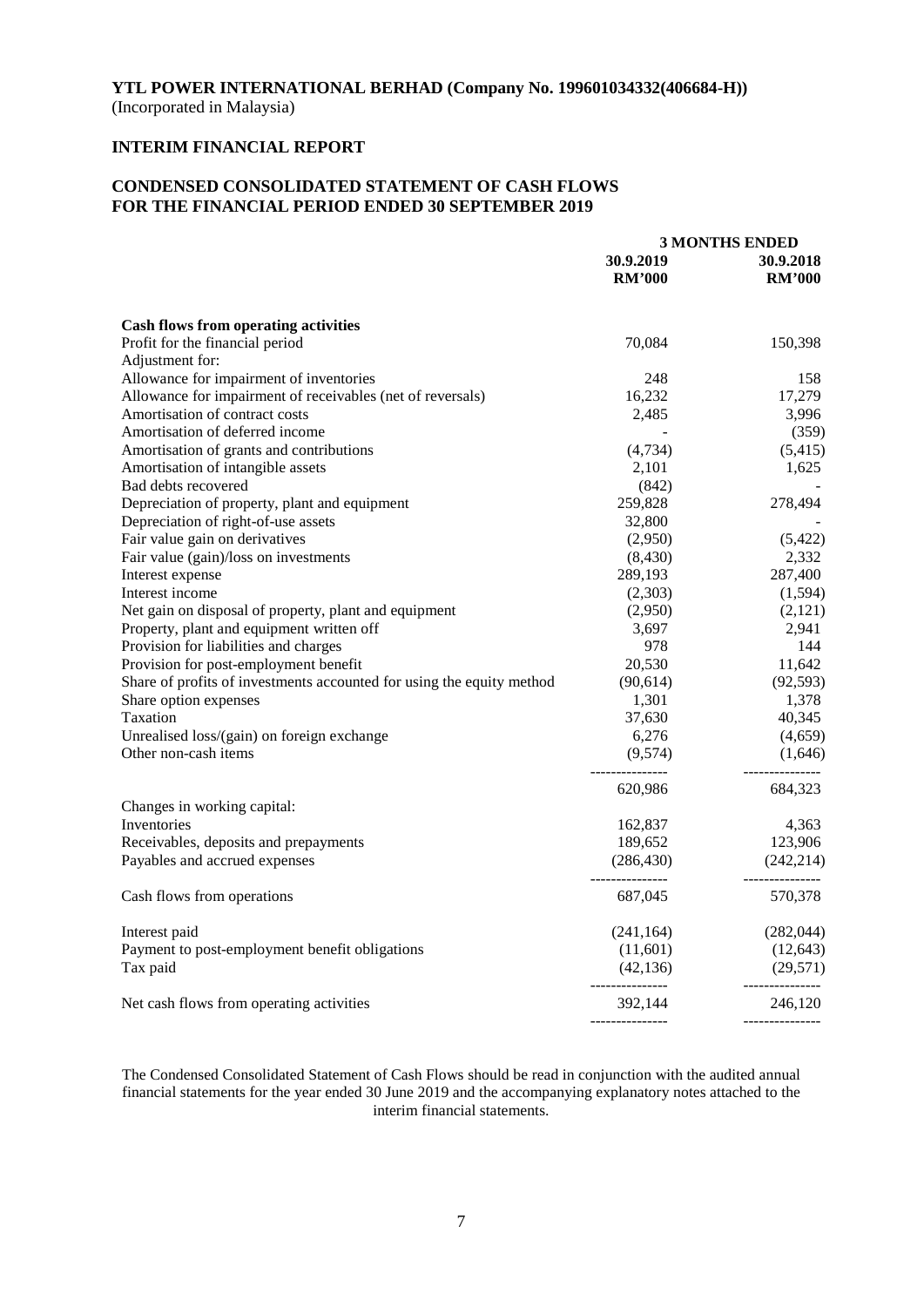## **INTERIM FINANCIAL REPORT**

## **CONDENSED CONSOLIDATED STATEMENT OF CASH FLOWS FOR THE FINANCIAL PERIOD ENDED 30 SEPTEMBER 2019 - Continued**

|                                                                        | <b>3 MONTHS ENDED</b>        |                                |  |
|------------------------------------------------------------------------|------------------------------|--------------------------------|--|
|                                                                        | 30.9.2019                    | 30.9.2018                      |  |
|                                                                        | <b>RM'000</b>                | <b>RM'000</b>                  |  |
| <b>Cash flows from investing activities</b>                            |                              |                                |  |
| Development expenditure incurred on investment properties              | (12,703)                     | (7,749)                        |  |
| Dividends received                                                     | 92,626                       | 89,573                         |  |
| Grants received                                                        | 6,827                        | 12,441                         |  |
| Interest received                                                      | 3,979                        | 3,308                          |  |
| Maturities of income funds                                             |                              | 1,125,382                      |  |
| Prepayment for land acquisition                                        | (2,014)                      | (250)                          |  |
| Proceeds from disposal of property, plant and equipment                | 4,623                        | 2,365                          |  |
| Purchase of intangible assets                                          | (68, 442)                    | (489)                          |  |
| Purchase of property, plant and equipment                              | (295, 118)                   | (311,568)                      |  |
| Shareholder loans                                                      | (26,279)                     | (18, 386)                      |  |
| Net cash flows (used in)/from investing activities                     | (296,501)<br>--------------- | 894,627                        |  |
| <b>Cash flows from financing activities</b>                            |                              |                                |  |
| Dividends paid to non-controlling interests                            |                              | (38, 172)                      |  |
| Proceeds from borrowings                                               | 1,066,100                    | 1,316,000                      |  |
| Repayment of borrowings                                                |                              | (2,277,458)                    |  |
| Repayment of lease liabilities                                         | (39, 476)                    |                                |  |
| Repurchase of own shares                                               | (1)                          | (198, 625)                     |  |
|                                                                        | _______________              | --------------                 |  |
| Net cash flows from/(used in) financing activities                     | 1,026,623<br>--------------- | (1,198,255)<br>--------------- |  |
| Net changes in cash and cash equivalents                               | 1,122,266                    | (57,508)                       |  |
| Effects of exchange rate changes                                       | (67,315)                     | 155,136                        |  |
| Cash and cash equivalents at beginning of the financial year           | 7,539,691                    | 7,305,091                      |  |
| Cash and cash equivalents at end of the financial period [Note a]      | _______________<br>8,594,642 | ---------------<br>7,402,719   |  |
| [Note a]                                                               | =========                    | $=$ = = = = = = = = =          |  |
| Cash and cash equivalents at the end of the financial period comprise: |                              |                                |  |
|                                                                        | <b>RM'000</b>                | <b>RM'000</b>                  |  |
| Fixed deposits                                                         | 8,156,293                    | 6,841,826                      |  |
| Cash and bank balances                                                 | 438,630                      | 568,239                        |  |
| <b>Bank</b> overdrafts                                                 | (281)                        | (7,346)                        |  |
| (included within short term borrowing in [Note B9])                    |                              |                                |  |
|                                                                        | ---------------<br>8,594,642 | ---------------<br>7,402,719   |  |
|                                                                        | =========                    | $=$ =========                  |  |
|                                                                        |                              |                                |  |

The Condensed Consolidated Statement of Cash Flows should be read in conjunction with the audited annual financial statements for the year ended 30 June 2019 and the accompanying explanatory notes attached to the interim financial statements.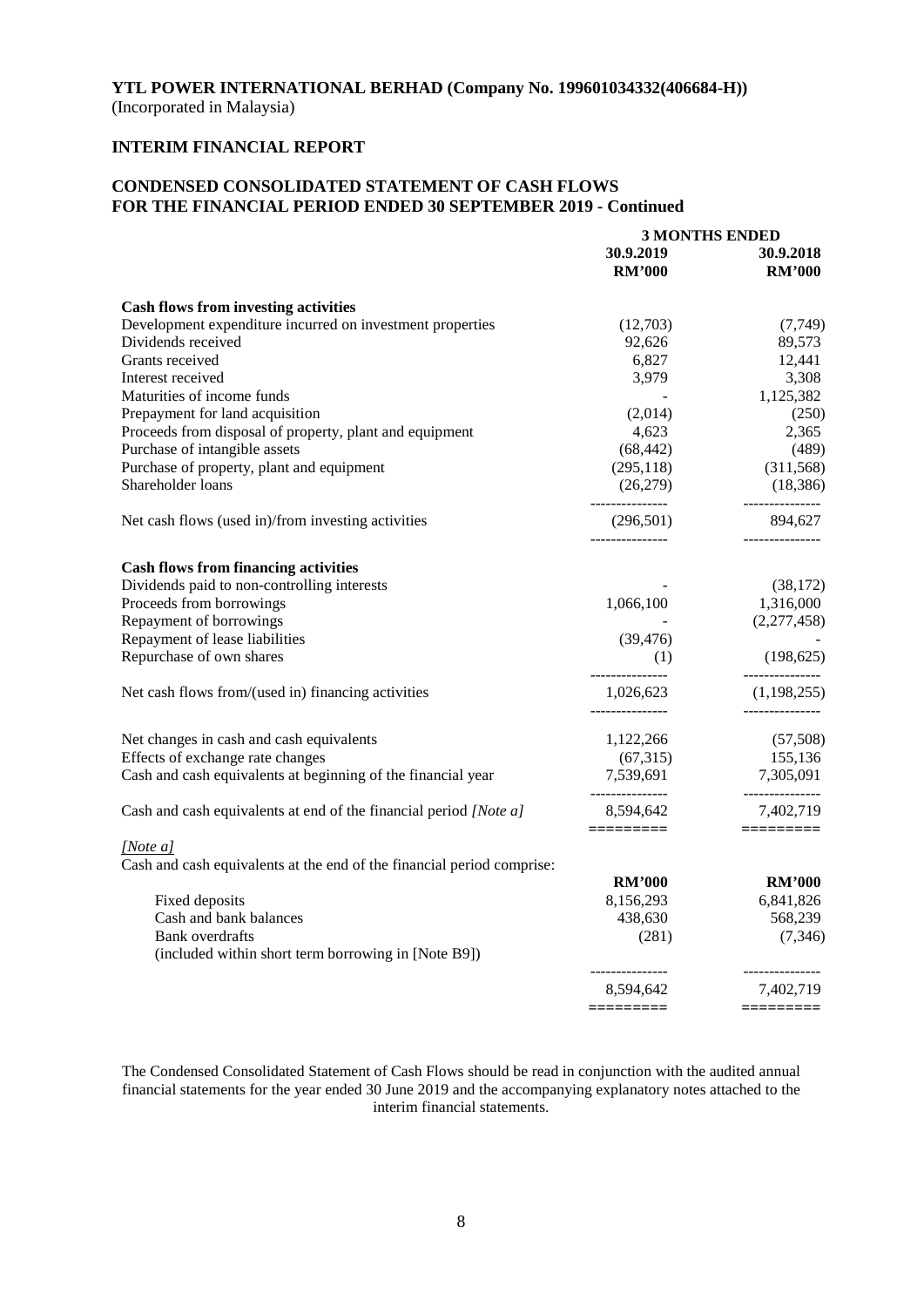## **INTERIM FINANCIAL REPORT**

## **PART A – EXPLANATORY NOTES PURSUANT TO MFRS 134**

The interim financial report should be read in conjunction with the audited annual financial statements of the Group for the financial year ended 30 June 2019.

## **A1. Accounting Policies and Methods of Computation**

The interim financial report is unaudited and has been prepared in accordance with Malaysian Financial Reporting Standard ("MFRS") 134: "Interim Financial Reporting" and Chapter 9, part K paragraph 9.22 of the Main Market Listing Requirements of the Bursa Malaysia Securities Berhad ("Bursa Securities").

The explanatory notes contained herein provide an explanation of the events and transactions that are significant to the understanding of the changes in the financial position and performance of the Group since the financial year ended 30 June 2019.

The accounting policies and methods of computations adopted by the Group in this interim financial report are consistent with those adopted in the annual audited financial statements for the financial year ended 30 June 2019, except for changes arising from the adoption of MFRS 16 "Leases" as described below:

### MFRS 16 "Leases" ("MFRS 16")

MFRS 16 supersedes MFRS 117 "Leases" and the related interpretations. Under MFRS 16, a lease is a contract (or part of a contract) that conveys the right to control the use of an identified asset for a period of time in exchange for consideration.

MFRS 16 eliminates the classification of leases by the lessee as either finance leases (on balance sheet) or operating leases (off balance sheet). MFRS 16 requires a lessee to recognise a "rightof-use" of the underlying asset and a lease liability reflecting future lease payments for most leases. The right-of-use asset is depreciated in accordance with the principle in MFRS 116 'Property, Plant and Equipment' and the lease liability is accreted over time with interest expense recognised in the Income Statement.

The Group applies MFRS 16 using the modified retrospective approach, therefore the comparative information was not restated and continues to be reported under MFRS 117 Leases ("MFRS 117") and IC Interpretation 4 Determining Whether an Arrangement Contain a Lease ("IC 4"). The retrospective impact of applying MFRS 16 for the leasing contracts assessed to be relevant to MFRS 16 as at 1 July 2019 is adjusted to the Group's retained earnings as at 1 July 2019.

The purchases and sales of rights to access and rights to use licenses of intellectual property are excluded from the scope of MFRS 16.

The lease liability is initially measured at the present value of the lease payments that are not paid at the commencement date, discounted using the interest rate implicit in the lease or, if that rate cannot be readily determined, the Group's incremental borrowing rate. Generally, the Group uses its incremental borrowing rate as the discount rate. Subsequently, the lease liability is measured at amortised cost using the effective interest rate method, re-measured when there is a change in the Group's estimates of future lease payments arising from changes in circumstances relating to the contractor if the Group changes its assessment of whether it will exercise a purchase, extension or termination options.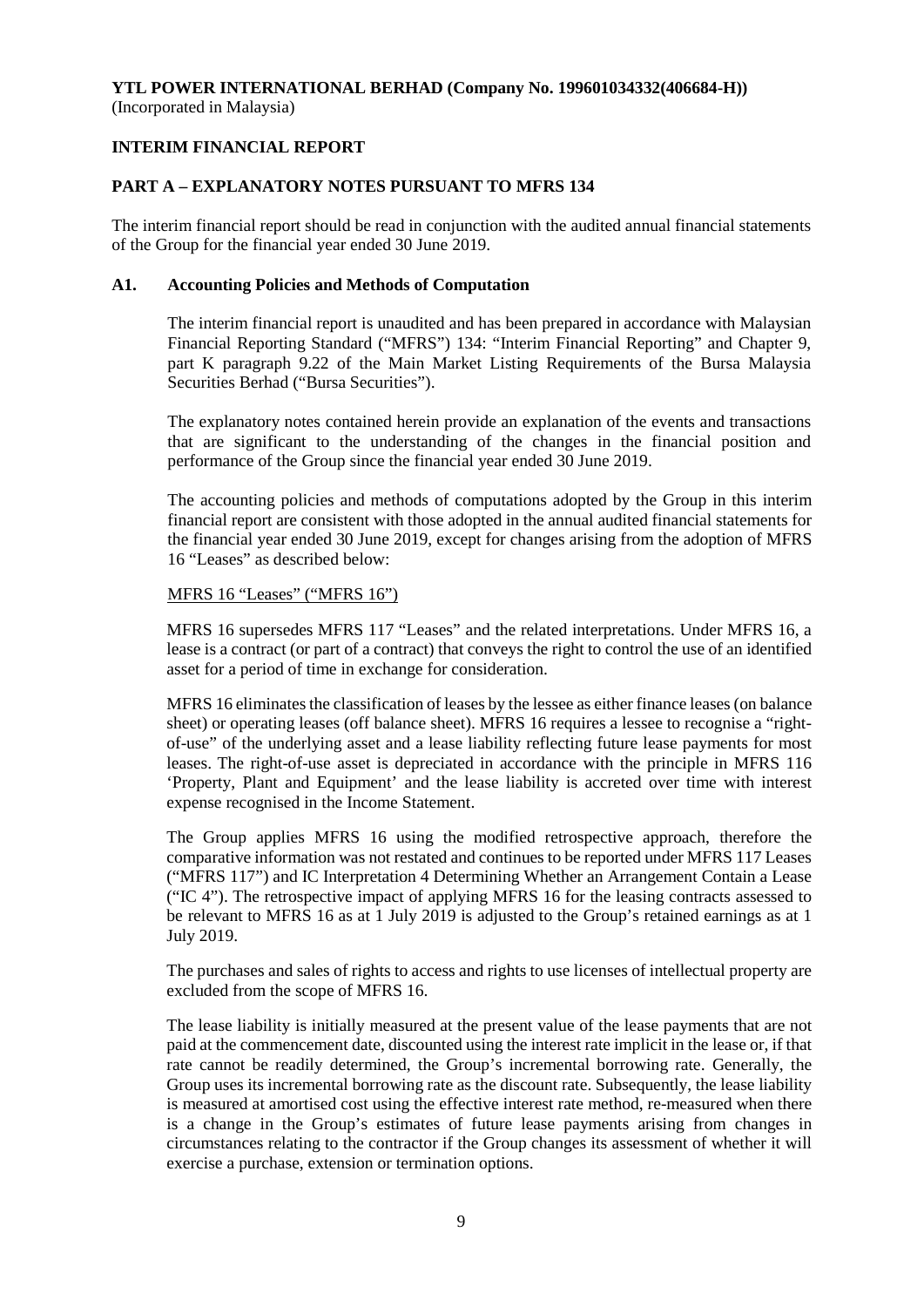## **INTERIM FINANCIAL REPORT**

### **Notes – continued**

In such re-measurements, a corresponding adjustment is made to the carrying amount of the right-to-use asset, or is recorded in Income Statement if the carrying value of the right-of-use asset has been reduced to zero.

The Group has elected to not recognise right-of-use assets and lease liabilities for short-term leases that have a lease term of 12 months or less at inception or at initial application of MFRS 16 and low-value assets. The Group recognises the lease payments associated with these leases as an expense on a straight-line basis over the lease term.

The adoption of MFRS 16 impacts the Group's performance in the current financial period as below:

- (a) On the Income Statement, expenses which previously included leasing expenses within Earnings before Interest, Tax, Depreciation and Amortisation ("EBITDA") were replaced by interest expense on lease liabilities and depreciation of the right-of-use assets.
- (b) On the Statements of Cash Flows, operating lease rental outflows previously recorded within "net cash flows from operating activities" were reclassified as "net cash flows used in financing activities" for repayment of principal and interest of lease liabilities.

For lessors, MFRS 16 retains most of the requirements in MFRS 117. Lessors continue to classify all leases as either operating leases or finance leases and account for them differently.

(i) Consolidated statement of financial position *(extract)*

|                                | As            |                |                     |               |
|--------------------------------|---------------|----------------|---------------------|---------------|
|                                | previously    | Re-            |                     | As            |
|                                | reported      | classification | <b>Measurements</b> | restated      |
|                                | 30.6.2019     |                |                     | 1.7.2019      |
|                                | <b>RM'000</b> | <b>RM'000</b>  | <b>RM'000</b>       | <b>RM'000</b> |
| <b>Non-current assets</b>      |               |                |                     |               |
| Right-of-use assets            |               |                | 359,292             | 359,292       |
| <b>Equity and liabilities</b>  |               |                |                     |               |
| <b>Capital and reserves</b>    |               |                |                     |               |
| Reserves                       | 5,605,795     |                | (7,616)             | 5,598,179     |
| Non-controlling interests      | 226,280       |                | (4,698)             | 221,582       |
| <b>Non-current liabilities</b> |               |                |                     |               |
| Borrowings (Others)            | 19,071,117    | (14,753)       |                     | 19,056,364    |
| Borrowings (Lease liabilities) |               | 14,753         | 265,740             | 280,493       |
| <b>Current liabilities</b>     |               |                |                     |               |
| Borrowings (Others)            | 7,642,643     | (27, 888)      |                     | 7,614,755     |
| Borrowings (Lease liabilities) |               | 27,888         | 105,866             | 133,754       |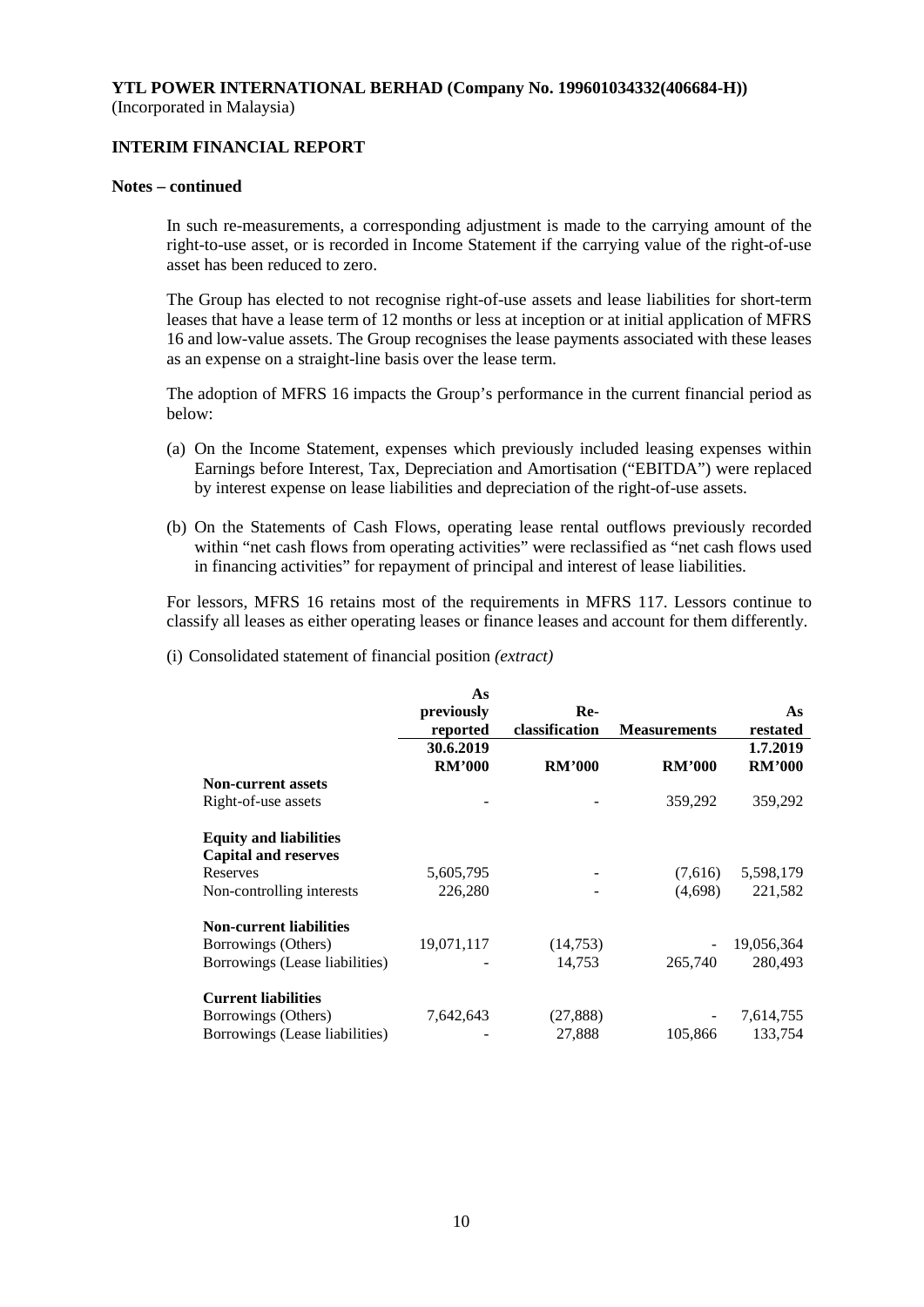## **INTERIM FINANCIAL REPORT**

### **Notes – continued**

(ii) Reconciliation of operating lease commitment as at 30 June 2019 to the opening balance of lease liabilities as at 1 July 2019 is as follow:

|                                                                                                   | <b>RM'000</b> |
|---------------------------------------------------------------------------------------------------|---------------|
| Operating lease commitments disclosed as at 30 June 2019                                          | 608,311       |
| (Less): short-term leases recognised on a straight-line basis as expense                          | (9,072)       |
| (Less): contracts reassessed as service agreements                                                | (268, 307)    |
|                                                                                                   | 330,932       |
| Discounted using the lessee's incremental borrowing rate of at the date of<br>initial application | 279,302       |
| Add: finance lease liabilities recognised as at 30 June 2019                                      | 42,641        |
| Add: contracts reassessed as lease contracts                                                      | 90,404        |
| adjustments as a result of a different treatment of extension and<br>Add:<br>termination options  | 13,852        |
| (Less): adjustments relating to changes in the index or rate affecting variable<br>payments       | (11,952)      |
| Lease liabilities as at 1 July 2019                                                               | 414,247       |
| Of which are:                                                                                     |               |
| Current lease liabilities                                                                         | 133,754       |
| Non-current lease liabilities                                                                     | 280,493       |
|                                                                                                   | 414,247       |

(iii) The recognition of Group's right-of-use assets on 1 July 2019 is as follows:

The right-of-use assets were measured on modified retrospective approach as if the new standard had always been applied since the initial date of the contract.

| <b>Non-current assets</b>                         | <b>RM'000</b> |
|---------------------------------------------------|---------------|
| Right-of-use assets – Land                        | 92,125        |
| $Right-of-use assets – Buildings$                 | 7,627         |
| Right-of-use assets – Network Sites and Equipment | 215,518       |
| Right-of-use assets – Non-Network Equipment       | 6.883         |
| $Right-of-use assets - Fibre$                     | 37,089        |
| $Right-of-use assets - Others$                    | 50            |
| Total                                             | 359,292       |

The adoption of MFRSs, amendments to MFRSs and IC interpretation which were effective for financial year beginning on or after 1 July 2019 do not have significant financial impact to the Group other than explained above.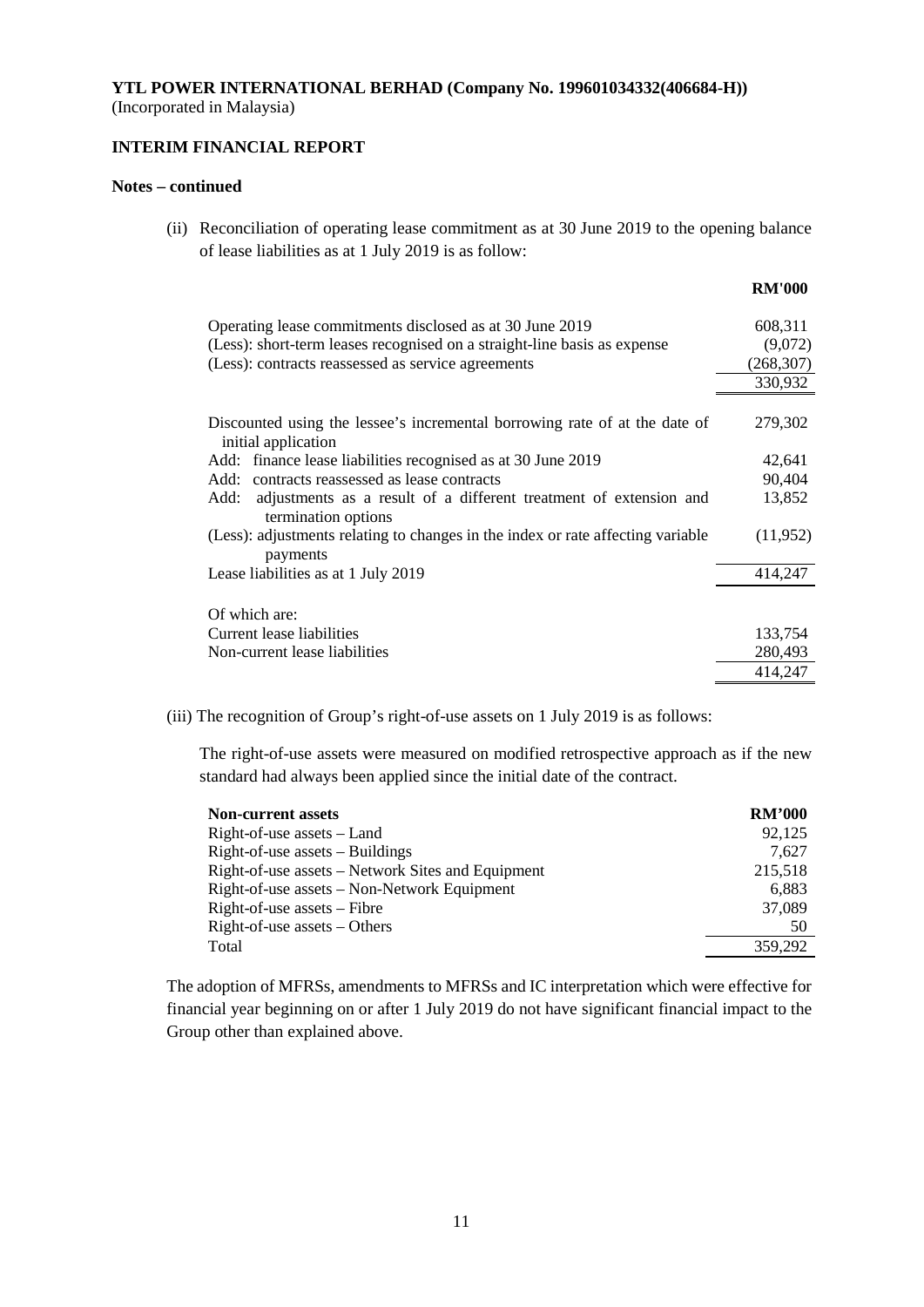# **INTERIM FINANCIAL REPORT**

## **Notes – continued**

## **A2. Seasonality or Cyclicality of Operations**

The business operations of the Group are not materially affected by any seasonal or cyclical factor.

# **A3. Disaggregation of revenue**

|                                                                                             | <b>Individual Quarter</b> |               |               | <b>Cumulative Quarter</b> |  |
|---------------------------------------------------------------------------------------------|---------------------------|---------------|---------------|---------------------------|--|
|                                                                                             | 30.9.2019                 | 30.9.2018     | 30.9.2019     | 30.9.2018                 |  |
|                                                                                             | <b>RM'000</b>             | <b>RM'000</b> | <b>RM'000</b> | <b>RM'000</b>             |  |
| <b>Power generation (Contracted)</b>                                                        |                           |               |               |                           |  |
| - Sale of electricity                                                                       | 208,655                   | 207,960       | 208,655       | 207,960                   |  |
| <b>Multi utilities business</b><br>(Merchant)                                               |                           |               |               |                           |  |
| - Sale of electricity                                                                       | 1,471,966                 | 1,370,695     | 1,471,966     | 1,370,695                 |  |
| - Sale of steam                                                                             | 54,509                    | 52,495        | 54,509        | 52,495                    |  |
| - Others                                                                                    | 165,879                   | 47,652        | 165,879       | 47,652                    |  |
|                                                                                             | 1,692,354                 | 1,470,842     | 1,692,354     | 1,470,842                 |  |
| Water & sewerage<br>- Supply of clean water and<br>treatment and disposal of<br>waste water | 857,199                   | 849,899       | 857,199       | 849,899                   |  |
| <b>Telecommunication business</b>                                                           |                           |               |               |                           |  |
| - Sale of devices                                                                           | 2,889                     | 4,251         | 2,889         | 4,251                     |  |
| - Telecommunication services<br>- Telecommunication                                         | 80,362                    | 181,597       | 80,362        | 181,597                   |  |
| infrastructure business                                                                     | 14,339                    | 8,658         | 14,339        | 8,658                     |  |
|                                                                                             | 97,590                    | 194,506       | 97,590        | 194,506                   |  |
| <b>Investment holding activities</b>                                                        |                           |               |               |                           |  |
| - Investment income                                                                         | 45,926                    | 48,316        | 45,926        | 48,316                    |  |
| - Management, operation and<br>maintenance fees                                             | 40,428                    | 14,871        | 40,428        | 14,871                    |  |
| - Others                                                                                    | 17,357                    | 17,036        | 17,357        | 17,036                    |  |
|                                                                                             | 103,711                   | 80,223        | 103,711       | 80,223                    |  |
|                                                                                             | 2,959,509                 | 2,803,430     | 2,959,509     | 2,803,430                 |  |

## **A4. Unusual Items**

For the current financial year to date, there was no item of unusual nature that affects the assets, liabilities, equity, net income or cash flows of the Group.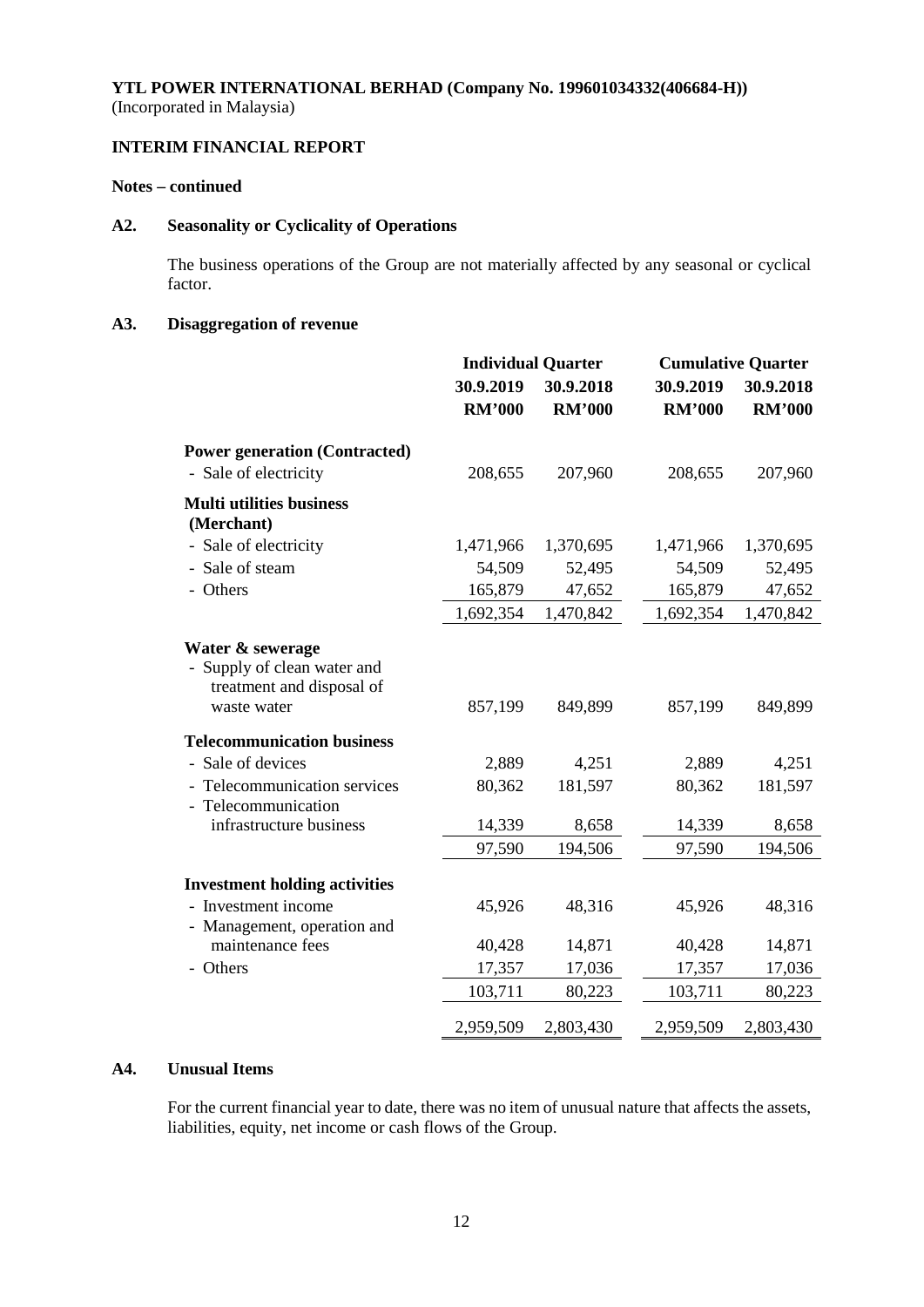## **INTERIM FINANCIAL REPORT**

### **Notes – continued**

### **A5. Changes in Estimates of Amounts Reported**

There was no significant change to estimate of amount reported in prior interim periods or prior financial years.

### **A6. Changes in Debt and Equity Securities**

There was no share issued pursuant to the exercise of employees' share options granted under the Company's Employees Share Option Scheme during the current financial quarter.

A total of 1,000 ordinary shares were repurchased from the open market for a total consideration of RM789 for the current financial quarter. The share buyback transactions were financed by internally generated funds. The shares purchased are held as treasury shares. As at 30 September 2019, the number of treasury shares held was 482,907,712 ordinary shares.

On 17 September 2019, a subsidiary of the Company issued RM1,023.6 million (GBP200.0 million) Guaranteed Bonds due 17 September 2029 at an interest rate of 1.5% per annum. The net proceed of the issuance will be utilised to finance capital expenditure.

The outstanding debts are as disclosed in Note B9.

### **A7. Dividends Paid**

There was no dividend paid during the current financial quarter.

### **A8. Segment Information**

The Group has five reportable segments as described below:

- a) Power generation (Contracted)
- b) Multi utilities business (Merchant)
- c) Water and sewerage
- d) Telecommunication business
- e) Investment holding activities

Management monitors the operating results of business segments separately for the purpose of making decisions about resources to be allocated and of assessing performance.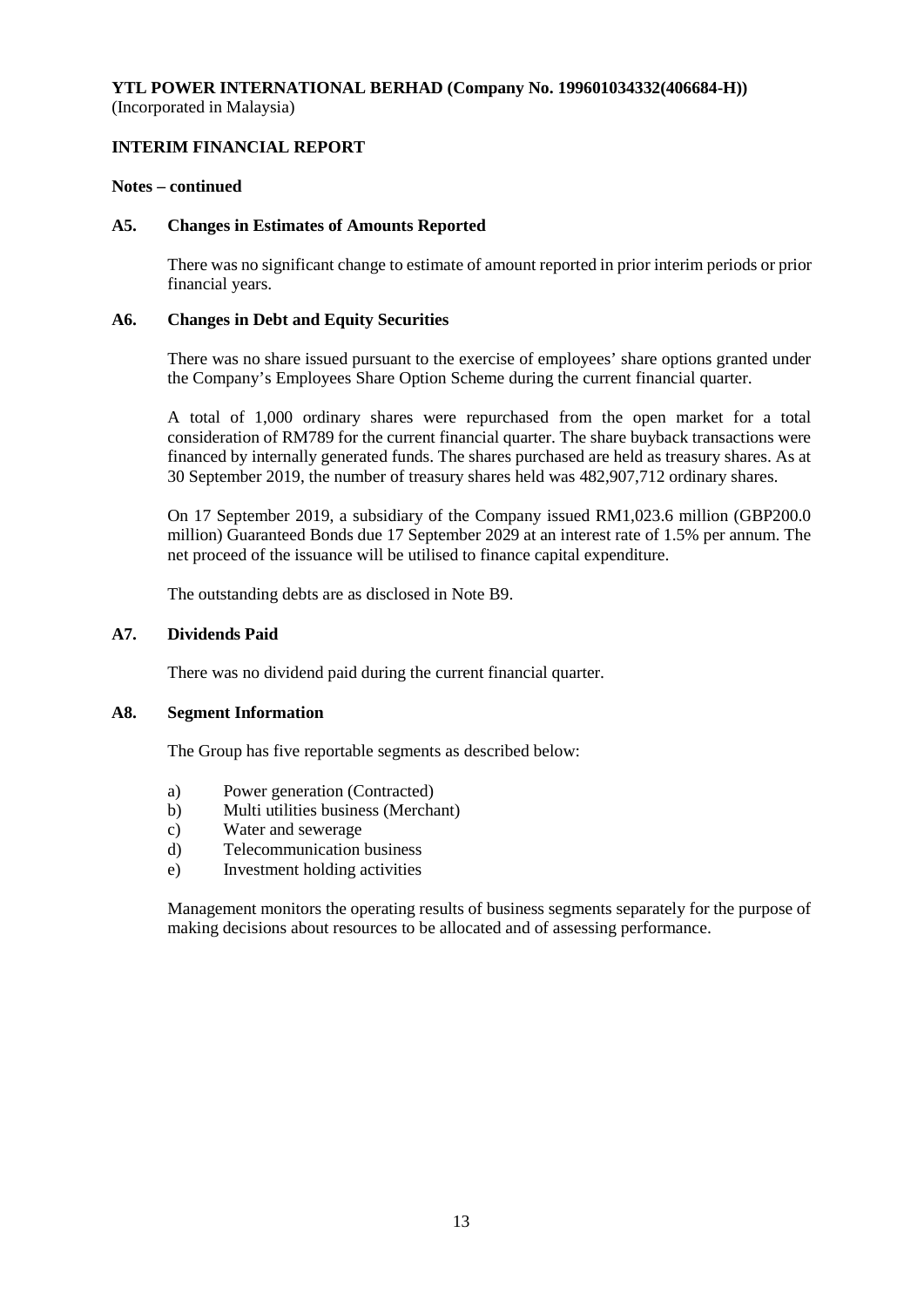# **INTERIM FINANCIAL REPORT**

## **Notes – continued**

Segment information for the financial period ended 30 September 2019:

|                              | generation<br>(Contracted)<br><b>RM'000</b> | <b>Power</b> Multi utilities<br><b>business</b><br>(Merchant)<br><b>RM'000</b> | Water &<br>sewerage<br><b>RM'000</b> | Telecom-<br>munication<br><b>business</b><br><b>RM'000</b> | Investment<br>holding<br>activities<br><b>RM'000</b> | Group<br><b>RM'000</b> |
|------------------------------|---------------------------------------------|--------------------------------------------------------------------------------|--------------------------------------|------------------------------------------------------------|------------------------------------------------------|------------------------|
| <b>Total Revenue</b>         | 208,655                                     | 1.692.354                                                                      | 857,199                              | 97,767                                                     | 120,566                                              | 2,976,541              |
| Inter-segment<br>elimination |                                             |                                                                                |                                      | (177)                                                      | (16, 855)                                            | (17,032)               |
| External<br><b>Revenue</b>   | 208,655                                     | 1.692.354                                                                      | 857,199                              | 97.590                                                     | 103,711                                              | 2,959,509              |
| Segment<br>profit/loss)      |                                             |                                                                                |                                      |                                                            |                                                      |                        |
| before tax                   | 13,686                                      | (69, 151)                                                                      | 195,026                              | (69,732)                                                   | 37,885                                               | 107.714                |

Segment information for the financial period ended 30 September 2018:

|                                   | generation<br>(Contracted)<br><b>RM'000</b> | <b>Power</b> Multi utilities<br><b>business</b><br>(Merchant)<br><b>RM'000</b> | Water &<br>sewerage<br><b>RM'000</b> | Telecom-<br>munication<br><b>business</b><br><b>RM'000</b> | Investment<br>holding<br>activities<br><b>RM'000</b> | Group<br><b>RM'000</b> |
|-----------------------------------|---------------------------------------------|--------------------------------------------------------------------------------|--------------------------------------|------------------------------------------------------------|------------------------------------------------------|------------------------|
| <b>Total Revenue</b>              | 207,960                                     | 1,470,842                                                                      | 849,899                              | 196.309                                                    | 96.364                                               | 2,821,374              |
| Inter-segment<br>elimination      |                                             |                                                                                |                                      | (1,803)                                                    | (16, 141)                                            | (17, 944)              |
| <b>External</b><br><b>Revenue</b> | 207,960                                     | 1,470,842                                                                      | 849,899                              | 194,506                                                    | 80.223                                               | 2,803,430              |
| Segment<br>profit/loss)           |                                             |                                                                                |                                      |                                                            |                                                      |                        |
| before tax                        | 14.074                                      | (15,860)                                                                       | 200,489                              | (8.274)                                                    | 314                                                  | 190.743                |

## **A9. Events After the Interim Period**

There was no item, transaction or event of a material or unusual nature during the period from the end of the quarter under review to the date of this report.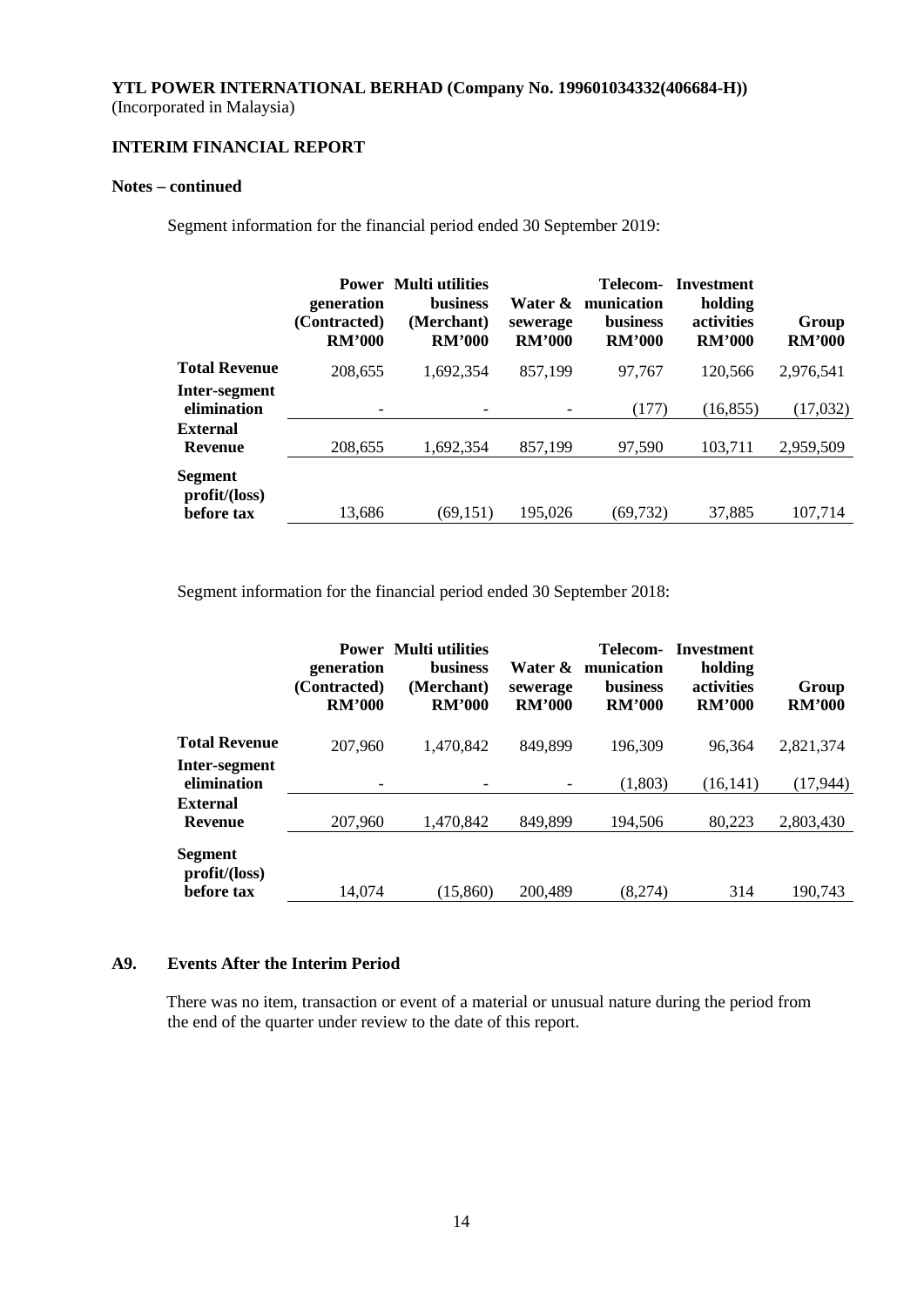## **INTERIM FINANCIAL REPORT**

### **Notes – continued**

### **A10. Changes in the Composition of the Group**

There were no changes in the composition of the Group for the current financial period ended 30 September 2019, including business combinations, obtaining or losing control of subsidiaries and long-term investments, restructurings and discontinuing operations save for the following:

(i) On 12 July 2019, YTL Jordan Services Sdn. Bhd. ("YTL Jordan Services") acquired the entire issued share capital comprising 1 ordinary share in Equinox Solar Farm Sdn. Bhd. ("Equinox Solar"). As a result, Equinox Solar became an indirect subsidiary of the Company.

Equinox Solar was incorporated on 13 February 2019 and will be principally involved in the development, ownership, operation and maintenance of solar photovoltaic power plants and related engineering, procurement, construction and commissioning services.

- (ii) On 24 July 2019, YTL Jordan Services changed its name to YTL Power Resources Sdn. Bhd..
- (iii) The following indirect subsidiaries had been struck-off the register of the Companies House in United Kingdom on the respective dates:

On 30 July 2019:

- Wessex Electricity Utilities Limited
- Wessex Property Services Limited
- Wessex Logistics Limited
- Wessex Promotions Limited
- Wessex Spring Water Limited
- Wessex Water Commercial Limited

On 6 August 2019:

- Sword Bidco (Holdings) Limited
- Sword Bidco Limited
- Sword Midco Limited

Accordingly, the above companies ceased to be the indirect subsidiaries of the Company.

## **A11. Changes in Contingent Liabilities**

There were no material changes in the contingent liabilities of the Group since the last financial year ended 30 June 2019.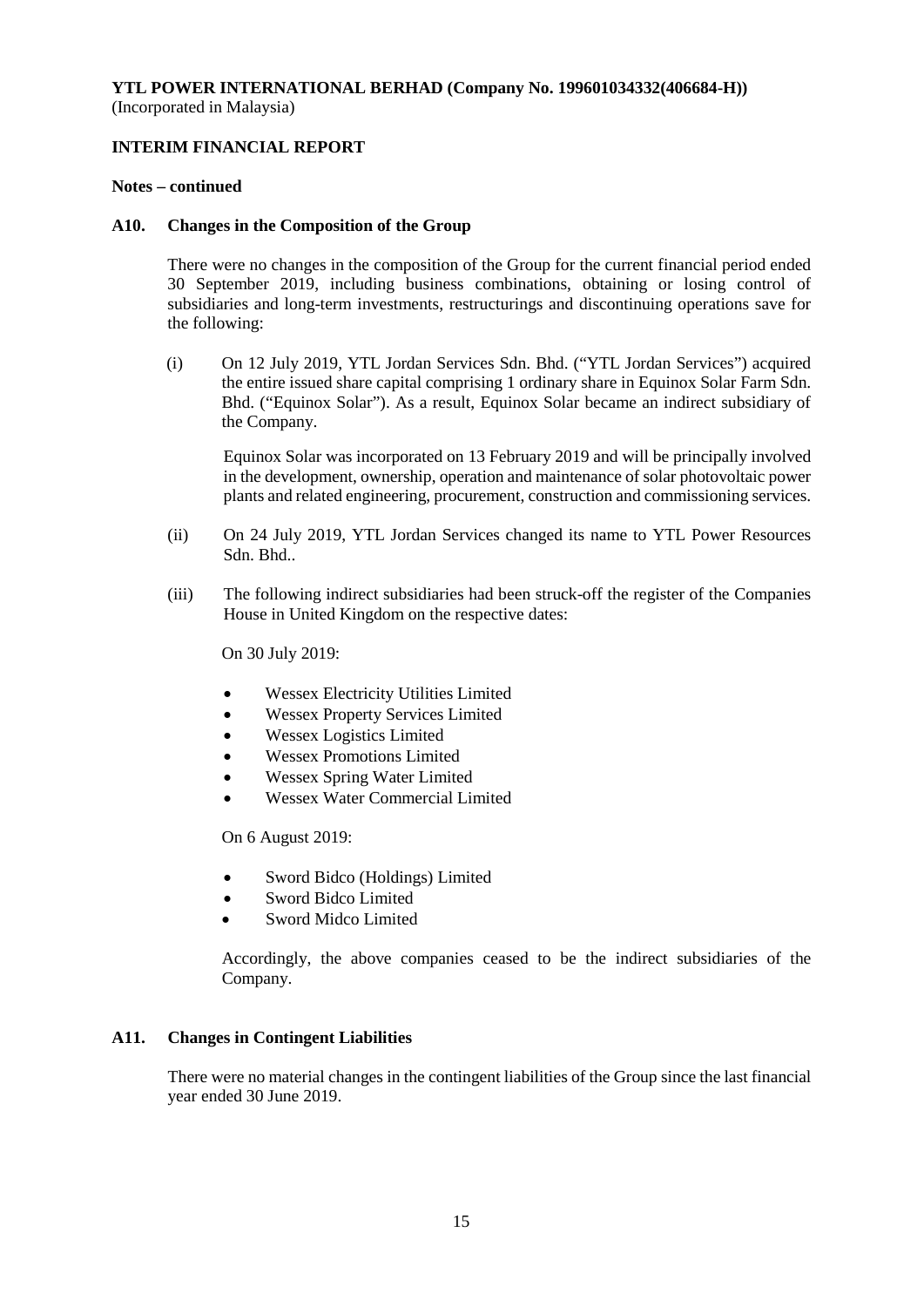## **INTERIM FINANCIAL REPORT**

### **Notes – continued**

## **A12. Fair value measurement**

The Group measures fair value using the following fair value hierarchy that reflects the significance of the input used in making the measurements:

- a) Level 1 quoted price (unadjusted) in active market for identical assets or liabilities;
- b) Level 2 inputs other than quoted prices included within Level 1 that are observable for the assets or liabilities, either directly (that is, as prices) or indirectly (that is, derived from prices); and
- c) Level 3 inputs for the assets or liabilities that are not based on observable market data (unobservable inputs).

The following table presents the Group's assets and liabilities that are measured at fair value as at:

|                                                                | Level 1<br><b>RM'000</b> | Level 2<br>RM'000 | Level 3<br>RM'000 | Total<br>RM'000 |
|----------------------------------------------------------------|--------------------------|-------------------|-------------------|-----------------|
| 30.9.2019                                                      |                          |                   |                   |                 |
| <b>Assets</b>                                                  |                          |                   |                   |                 |
| Financial assets at fair value through<br>profit or loss:      |                          |                   |                   |                 |
| - Trading derivatives                                          |                          | 8,275             |                   | 8,275           |
| - Income funds                                                 |                          | 1,502,076         |                   | 1,502,076       |
| - Equity investments                                           |                          | 3,567             |                   | 3,567           |
| - Receivables from a joint venture                             |                          |                   | 933,703           | 933,703         |
| Financial assets at fair value through other                   |                          |                   |                   |                 |
| comprehensive income                                           | 63,668                   | 46                | 175,001           | 238,715         |
| Derivatives used for hedging                                   |                          | 34,780            |                   | 34,780          |
| <b>Total assets</b>                                            | 63,668                   | 1,548,744         | 1,108,704         | 2,721,116       |
| <b>Liabilities</b>                                             |                          |                   |                   |                 |
| Financial liabilities at fair value through<br>profit or loss: |                          |                   |                   |                 |
| - Currency options contracts                                   | 408                      |                   |                   | 408             |
| - Trading derivatives                                          |                          | 7,487             |                   | 7,487           |
| Derivatives used for hedging                                   |                          | 306,315           |                   | 306,315         |
| <b>Total liabilities</b>                                       | 408                      | 313,802           |                   | 314,210         |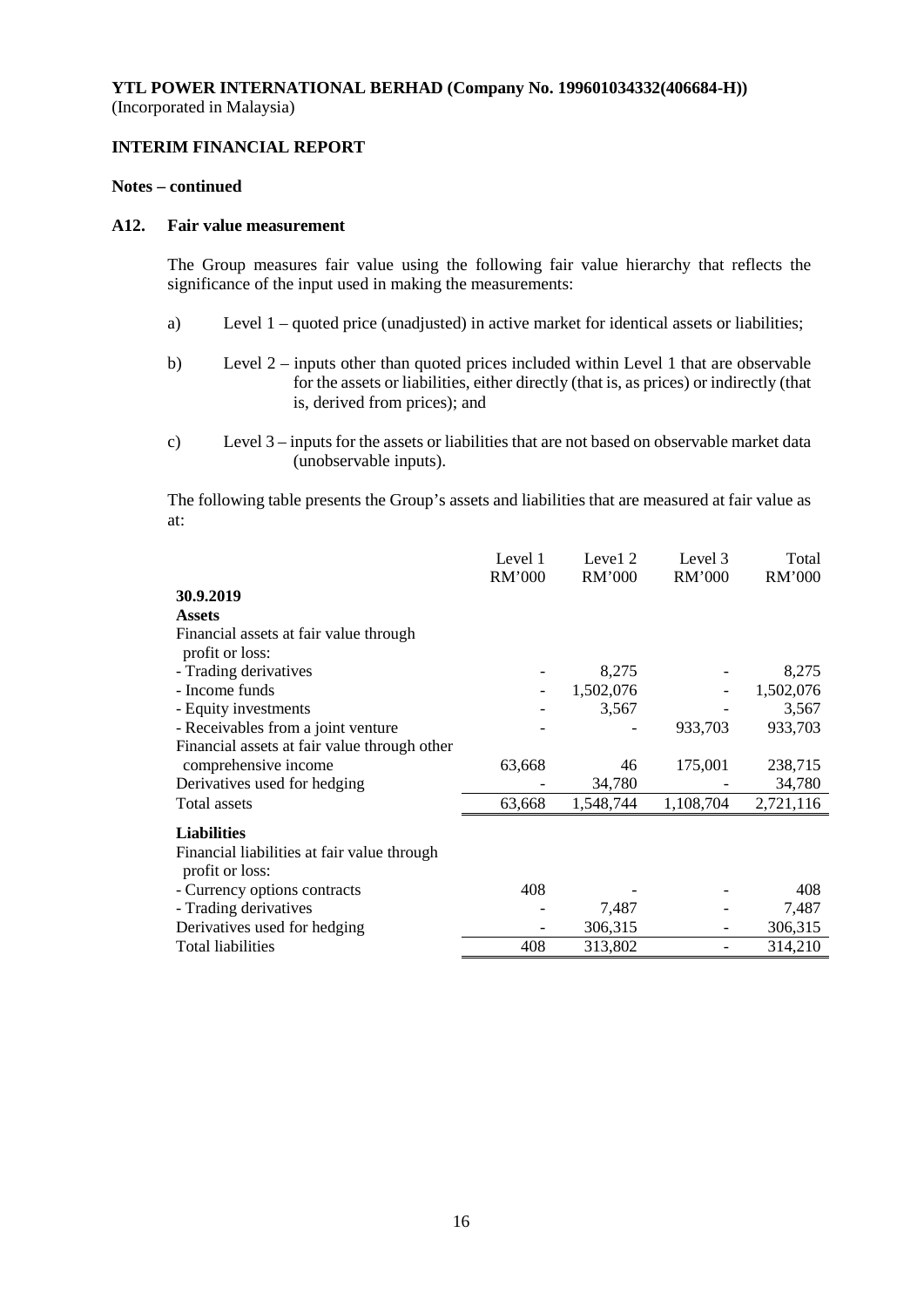# **YTL POWER INTERNATIONAL BERHAD (Company No. 199601034332(406684-H))**

(Incorporated in Malaysia)

## **INTERIM FINANCIAL REPORT**

## **PART B – EXPLANATORY NOTES PURSUANT TO APPENDIX 9B OF THE LISTING REQUIREMENTS OF BURSA MALAYSIA SECURITIES BERHAD**

## **B1. Review of the Results**

The comparison of the results is tabulated below:

|                                      | <b>Individual Quarter</b> |               | <b>Variance</b> | <b>Cumulative Quarter</b> | <b>Variance</b> |               |
|--------------------------------------|---------------------------|---------------|-----------------|---------------------------|-----------------|---------------|
|                                      | 30.9.2019                 | 30.9.2018     | $\frac{0}{0}$   | 30.9.2019                 | 30.9.2018       | $\frac{0}{0}$ |
|                                      | <b>RM'000</b>             | <b>RM'000</b> | $+/-$           | <b>RM'000</b>             | <b>RM'000</b>   | $+/-$         |
| Revenue                              |                           |               |                 |                           |                 |               |
| Power generation (Contracted)        | 208,655                   | 207,960       | $+0.3%$         | 208,655                   | 207,960         | $+0.3\%$      |
| Multi utilities business (Merchant)  | 1,692,354                 | 1,470,842     | $+15.1%$        | 1,692,354                 | 1,470,842       | $+15.1%$      |
| Water & sewerage                     | 857,199                   | 849,899       | $+0.9%$         | 857,199                   | 849,899         | $+0.9\%$      |
| <b>Telecommunication business</b>    | 97,590                    | 194,506       | $-49.8%$        | 97,590                    | 194,506         | $-49.8%$      |
| Investment holding activities        | 103,711                   | 80,223        | $+29.3%$        | 103,711                   | 80,223          | $+29.3%$      |
|                                      | 2,959,509                 | 2,803,430     | $+5.6%$         | 2,959,509                 | 2,803,430       | $+5.6\%$      |
| <b>Profit/(Loss)</b> before taxation |                           |               |                 |                           |                 |               |
| Power generation (Contracted)        | 13,686                    | 14,074        | $-2.8\%$        | 13,686                    | 14,074          | $-2.8\%$      |
| Multi utilities business (Merchant)  | (69, 151)                 | (15,860)      | $-336.0%$       | (69, 151)                 | (15,860)        | $-336.0%$     |
| Water & sewerage                     | 195,026                   | 200,489       | $-2.7\%$        | 195,026                   | 200,489         | $-2.7\%$      |
| Telecommunication business           | (69, 732)                 | (8,274)       | $-742.8%$       | (69, 732)                 | (8,274)         | $-742.8%$     |
| Investment holding activities        | 37,885                    | 314           | $+11,965.3\%$   | 37,885                    | 314             | $+11,965.3\%$ |
|                                      | 107,714                   | 190,743       | $-43.5%$        | 107,714                   | 190,743         | $-43.5%$      |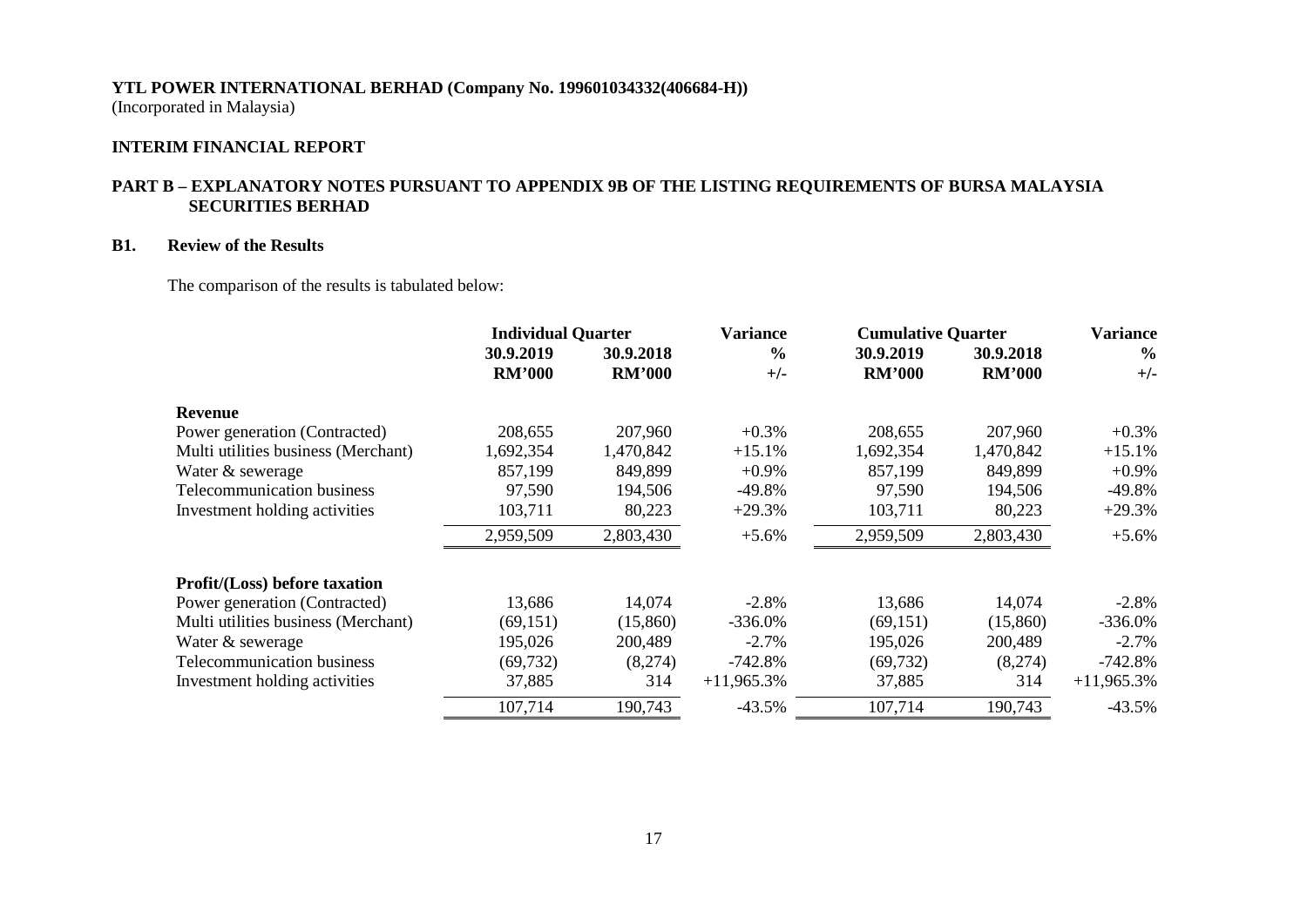# **INTERIM FINANCIAL REPORT**

### **Notes – continued**

### Current Quarter vs Preceding Year Corresponding Quarter

The Group recorded a revenue of RM2,959.5 million for the current financial quarter ended 30 September 2019 as compared to RM2,803.4 million recorded in the preceding year corresponding quarter ended 30 September 2018. The Group profit before taxation for the current financial quarter was RM107.7 million, a decrease of RM83.0 million or 43.5% as compared to a profit of RM190.7 million recorded in the preceding year corresponding quarter.

Performance of the respective operating business segments for the quarter ended 30 September 2019 as compared to the preceding year corresponding quarter is analysed as follows:

### Power generation (Contracted)

The revenue and profit before taxation are consistent to the comparative quarter.

### Multi utilities business (Merchant)

The increase in revenue was mainly due to higher sales of fuel oil and higher volume of electricity sold. The higher loss before taxation was mainly due to significant reduction in vesting contract level, loss on sales of fuel oil and partially offset by lower depreciation charges.

### Water & sewerage

The higher revenue was mainly due to an increase in price as allowed by the regulator. The lower profit before taxation was mainly due to higher operating costs.

### Telecommunication business

The lower revenue and higher loss before taxation was mainly due to absence of project revenue in the current quarter.

### Investment holding activities

The increase in revenue was mainly due to the recognition of accrued technical service income. The higher profit before taxation was principally attributable to fair value gain on investments and accrued technical service income as mentioned above.

### **B2. Comparison with Preceding Quarter**

|                                     | <b>Current</b><br><b>Quarter</b><br>30.9.2019<br><b>RM'000</b> | <b>Preceding</b><br><b>Quarter</b><br>30.6.2019<br><b>RM'000</b> | <b>Variance</b><br>$\frac{0}{0}$<br>$+/-$ |
|-------------------------------------|----------------------------------------------------------------|------------------------------------------------------------------|-------------------------------------------|
| Revenue                             | 2,959,509                                                      | 3,114,358                                                        | $-5.0\%$                                  |
| Consolidated profit before taxation | 107,714                                                        | 266,359                                                          | $-59.6\%$                                 |
| Consolidated profit after taxation  | 70,084                                                         | 222,500                                                          | $-68.5\%$                                 |

The lower profit before taxation as compared to preceding quarter was primarily attributable to the absence of project revenue recorded in the Telecommunication business, one-off depreciation adjustment due to change in useful lives in Multi utilities business and revaluation gain on investment properties.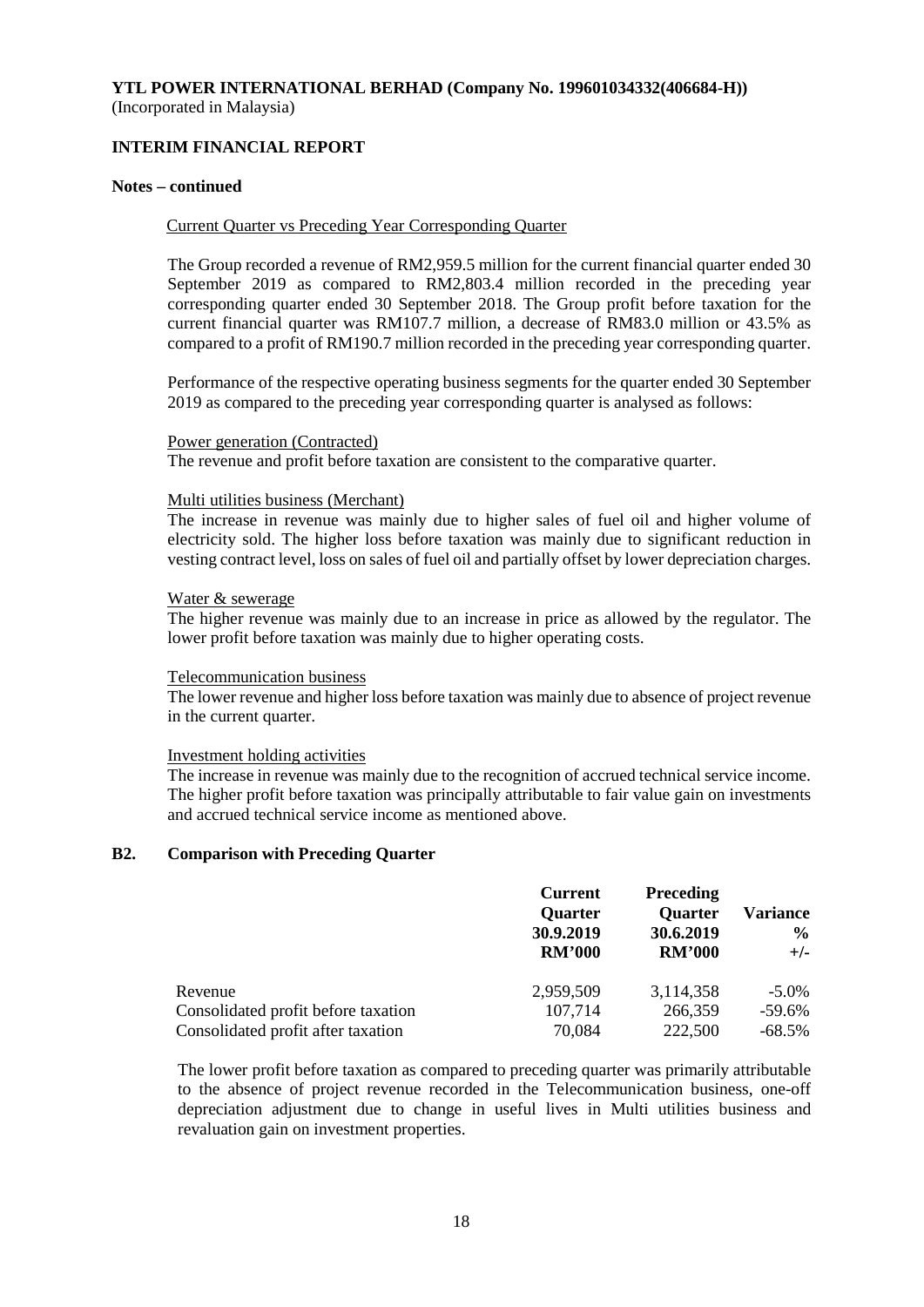## **INTERIM FINANCIAL REPORT**

### **Notes – continued**

### **B3. Prospects**

### Power generation (Contracted)

The Group has an 80% equity interest in PT Tanjung Jati Power Company ("TJPC"), an independent power producer which is undertaking the development of Tanjung Jati A, a 2 x 660 megawatt coal-fired power project in Java, Indonesia. TJPC has a 30-year power purchase agreement with PT PLN (Persero), Indonesia's state-owned electric utility company, amended and restated in December 2015 and March 2018. The project is currently in the development stage and progress is underway towards achieving financial close.

The Group also has a 45% equity interest in Attarat Power Company ("APCO"), which is developing a 554 megawatt oil shale fired power generation project in the Hashemite Kingdom of Jordan. APCO has signed a 30-year power purchase agreement (including construction period of 3.5 years) with the National Electric Power Company ("NEPCO"), Jordan's stateowned utility, for the entire electrical capacity and energy of the power plant, with an option for NEPCO to extend the power purchase agreement to 40 years (from the commercial operation date of the project's second unit). Construction has commenced on the project, with operations scheduled to commence in mid-2020.

YTL Power Generation Sdn. Bhd. ("YTLPG") commenced its operation on 1 September 2017 for the supply of 585MW of capacity from the existing facility in Paka for a term of 3 years 10 months, which will be expiring on 30 June 2021. YTLPG is expected to perform satisfactorily as it operates under a Power Purchase Agreement ("PPA").

### Multi utilities business (Merchant)

The electricity market in Singapore will remain competitive, driven by volatilities across global markets and generation capacity oversupply in the wholesale electricity market. Despite the current challenges, this segment will continue to focus on customer service and diversification beyond the core business into integrated multi-utilities supply.

### Water & sewerage

Wessex Water currently awaits the regulators final determination covering the Price Review 2020-25 which will be published by end of 2019. The Group remains committed to delivering high quality, reliable and resilient services that are affordable to everyone, and is confident it will continue to deliver outperformance of its regulatory targets.

### Telecommunication business

This segment will continue to expand its telecommunications infrastructure business and is well-positioned to grow its subscriber base with the prospective allocation by the MCMC of the low band 700MHz spectrum, which will further enhance network coverage and reach, enabling customers to enjoy better connectivity.

## **B4. Variance of Actual Profit from Financial Estimate, Forecast, Projection or Profit Guarantee**

The Group did not issue any financial estimate, forecast, projection or profit guarantee during the current financial year to date.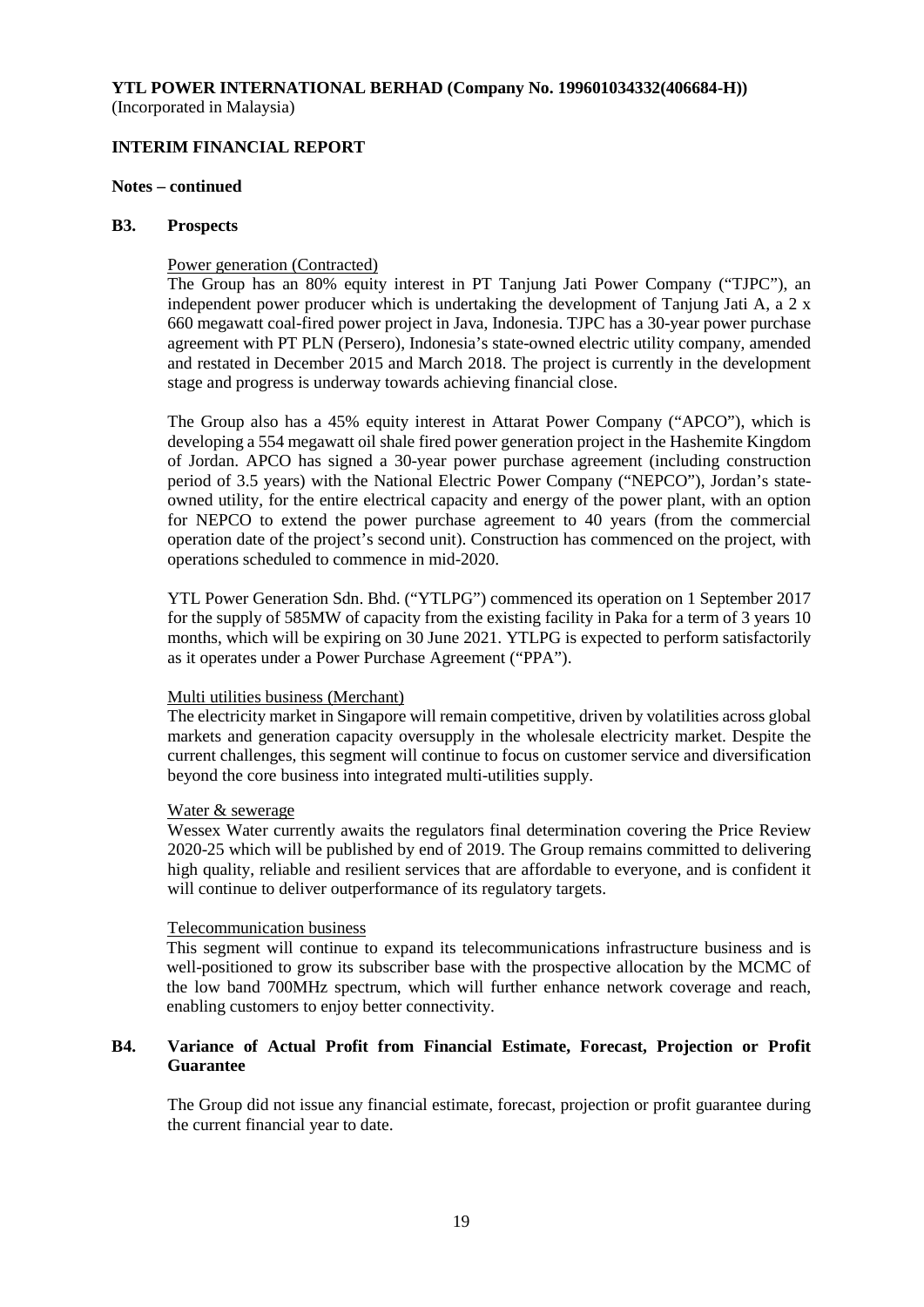## **INTERIM FINANCIAL REPORT**

### **Notes – continued**

## **B5. Audit Report of the preceding financial year ended 30 June 2019**

The Auditors' Report on the financial statements of the financial year ended 30 June 2019 did not contain any qualification.

## **B6. Profit for the period**

|                                                              |                | <b>Current</b> |
|--------------------------------------------------------------|----------------|----------------|
|                                                              | <b>Current</b> | Year           |
|                                                              | Quarter        | <b>To Date</b> |
|                                                              | 30.9.2019      | 30.9.2019      |
|                                                              | <b>RM'000</b>  | <b>RM'000</b>  |
| Profit before taxation is stated after charging/(crediting): |                |                |
| Allowance for impairment of inventories                      | 248            | 248            |
| Allowance for impairment of receivables (net of reversals)   | 16,232         | 16,232         |
| Amortisation of contract costs                               | 2,485          | 2,485          |
| Amortisation of grants and contributions                     | (4,734)        | (4,734)        |
| Amortisation of intangible assets                            | 2,101          | 2,101          |
| Bad debts recovered                                          | (842)          | (842)          |
| Depreciation of property, plant and equipment                | 259,828        | 259,828        |
| Depreciation of right-of-use assets                          | 32,800         | 32,800         |
| Fair value gain on derivatives                               | (2,950)        | (2,950)        |
| Fair value gain on investments                               | (8, 430)       | (8, 430)       |
| Interest income                                              | (2,303)        | (2,303)        |
| Interest expense                                             | 289,193        | 289,193        |
| Loss on foreign exchange                                     | 5,182          | 5,182          |
| Net gain on disposal of property, plant and equipment        | (2,950)        | (2,950)        |
| Property, plant and equipment written off                    | 3,697          | 3,697          |
| Provision for liabilities and charges                        | 978            | 978            |
|                                                              | =========      | =========      |

There was no exceptional items charged/(credited) for the period.

## **B7. Taxation**

|                              | <b>Current</b><br><b>Quarter</b><br>30.9.2019<br><b>RM'000</b> | <b>Current</b><br>Year<br><b>To Date</b><br>30.9.2019<br><b>RM'000</b> |
|------------------------------|----------------------------------------------------------------|------------------------------------------------------------------------|
| In respect of current period |                                                                |                                                                        |
| - Income Tax                 | 32,952                                                         | 32,952                                                                 |
| - Deferred Tax               | 4,678                                                          | 4,678                                                                  |
|                              | 37,630                                                         | 37,630                                                                 |
|                              |                                                                |                                                                        |

The higher effective tax rate of the Group as compared to the Malaysian statutory income tax rate for the current financial quarter was mainly due to non-deductibility of certain expenses for tax purposes and partially offset by income subjected to different tax jurisdictions.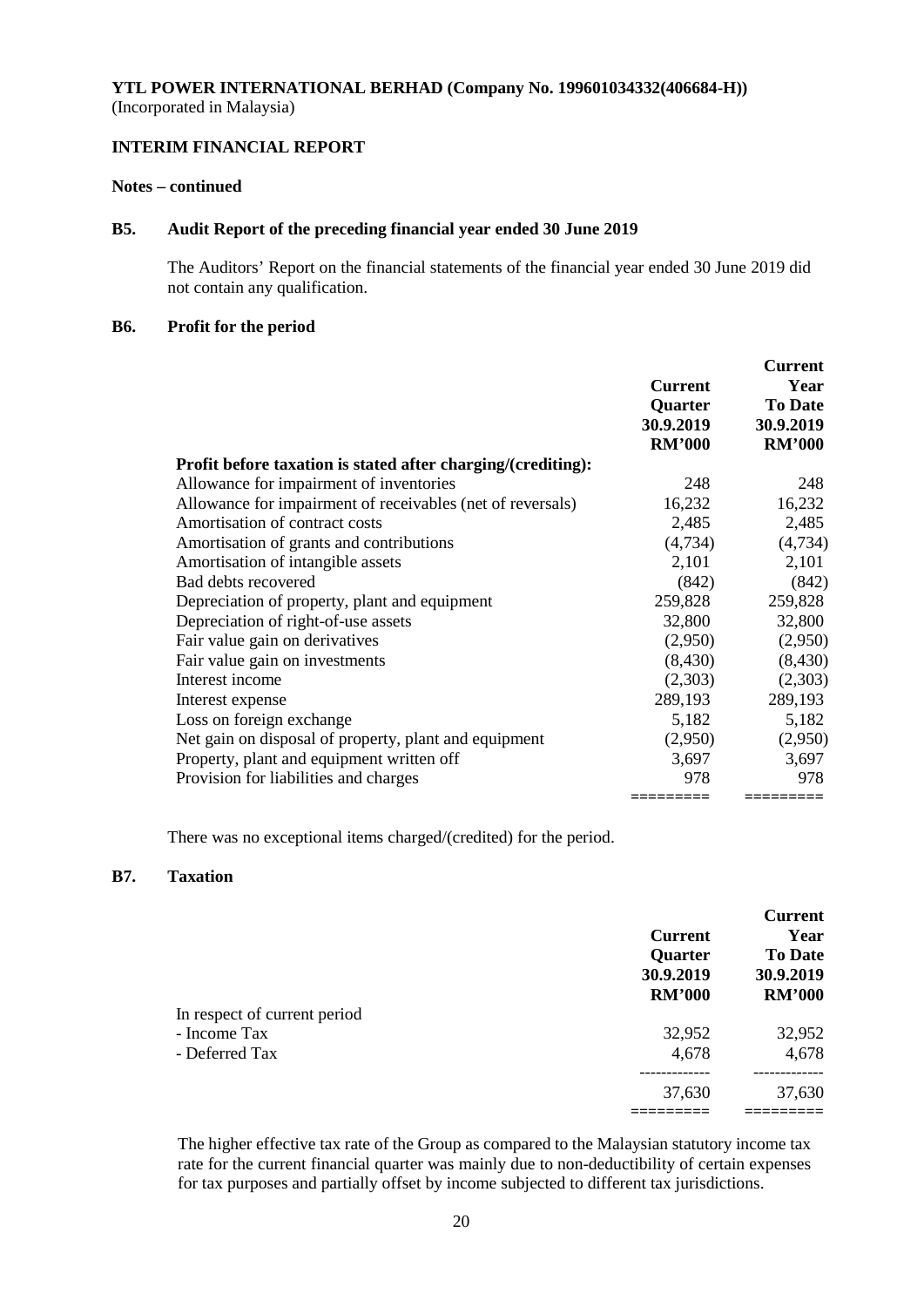## **INTERIM FINANCIAL REPORT**

### **Notes – continued**

### **B8. Corporate Proposals**

There were no corporate proposals announced by the Company which are not completed as at the date of this report.

## **B9. Group Borrowings and Debt Securities**

The Group's borrowings as at 30 September 2019 are as follows:

|                         | <b>Secured</b><br><b>RM'000</b> | <b>Unsecured</b><br><b>RM'000</b> | <b>Total</b><br><b>RM'000</b> |
|-------------------------|---------------------------------|-----------------------------------|-------------------------------|
| <b>Current</b>          |                                 |                                   |                               |
| Bank overdrafts         |                                 | 281                               | 281                           |
| Lease liabilities       | 646                             | 157,224                           | 157,870                       |
| Revolving credit        |                                 | 874,788                           | 874,788                       |
| Term loans              |                                 | 837,400                           | 837,400                       |
|                         | 646                             | 1,869,693                         | 1,870,339                     |
| Non-current             |                                 |                                   |                               |
| <b>B</b> onds           |                                 | 15,505,254                        | 15,505,254                    |
| Lease liabilities       | 315                             | 262,848                           | 263,163                       |
| Revolving credit        |                                 | 299,103                           | 299,103                       |
| Term loans              |                                 | 9,985,596                         | 9,985,596                     |
|                         | 315                             | 26,052,801                        | 26,053,116                    |
|                         |                                 |                                   |                               |
| <b>Total borrowings</b> | 961                             | 27,922,494                        | 27,923,455                    |

The borrowings which are denominated in foreign currency are as follows:

|                       | Foreign<br>currency<br>$900^\circ$ | <b>RM</b><br><b>Equivalents</b><br>"000" |
|-----------------------|------------------------------------|------------------------------------------|
| US Dollar             | 648,066                            | 2,713,452                                |
| <b>Sterling Pound</b> | 2,365,870                          | 12,170,982                               |
| Singapore Dollar      | 1,973,430                          | 5,981,664                                |

All borrowings of the subsidiaries are on non-recourse basis to the Company save and except for borrowings totalling RM329.0 million, for which the Company has provided corporate guarantees to the financial institutions.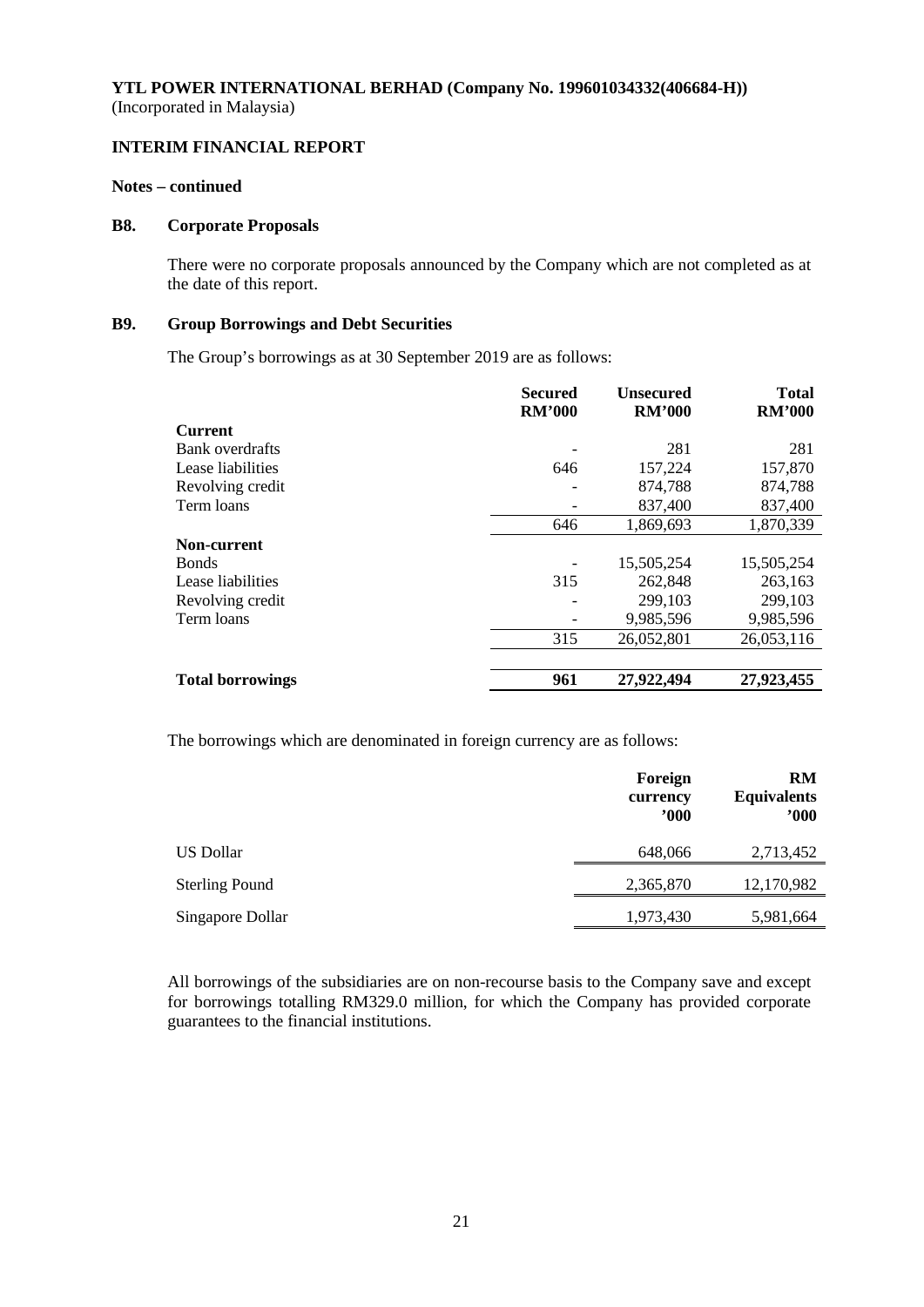## **INTERIM FINANCIAL REPORT**

## **Notes – continued**

### **B10. Derivative Financial Instruments and Fair Value Changes of Financial Liabilities**

(a) Derivative Financial Instruments

As at 30 September 2019, the Group's outstanding derivatives are as follows:

| <b>Type of Derivatives</b>                                                                               | <b>Contract/Notional Value</b> | <b>Fair Value</b>      |
|----------------------------------------------------------------------------------------------------------|--------------------------------|------------------------|
|                                                                                                          | <b>RM'000</b>                  | <b>RM'000</b>          |
| <b>Fuel oil Swaps</b><br>- Less than 1 year<br>- 1 year to 3 years<br>- More than 3 years                | 1,279,913<br>331,672           | (247,320)<br>(56, 586) |
| <b>Currency forwards</b><br>- Less than 1 year<br>- 1 year to 3 years<br>- More than 3 years             | 1,347,121<br>484,328           | 23,823<br>9,336        |
| <b>Currency options</b><br>contracts<br>- Less than 1 year<br>- 1 year to 3 years<br>- More than 3 years | 837,400<br>837,400             | (408)                  |

The Group entered into fuel oil swaps to hedge highly probable forecast physical fuel oil and natural gas purchases that are expected to occur at various dates in the future. The fuel oil swaps have maturity dates that match the expected occurrence of these transactions.

The Group entered into currency forwards to hedge highly probable forecast transactions denominated in foreign currency expected to occur in the future. The currency forwards have maturity dates that match the expected occurrence of these transactions.

The Group entered into currency options contracts to enjoy interest rate reduction in related borrowings with an acceptable risk profile.

All derivative financial instruments are executed with creditworthy counter parties with a view to limit the credit risk exposure of the Group.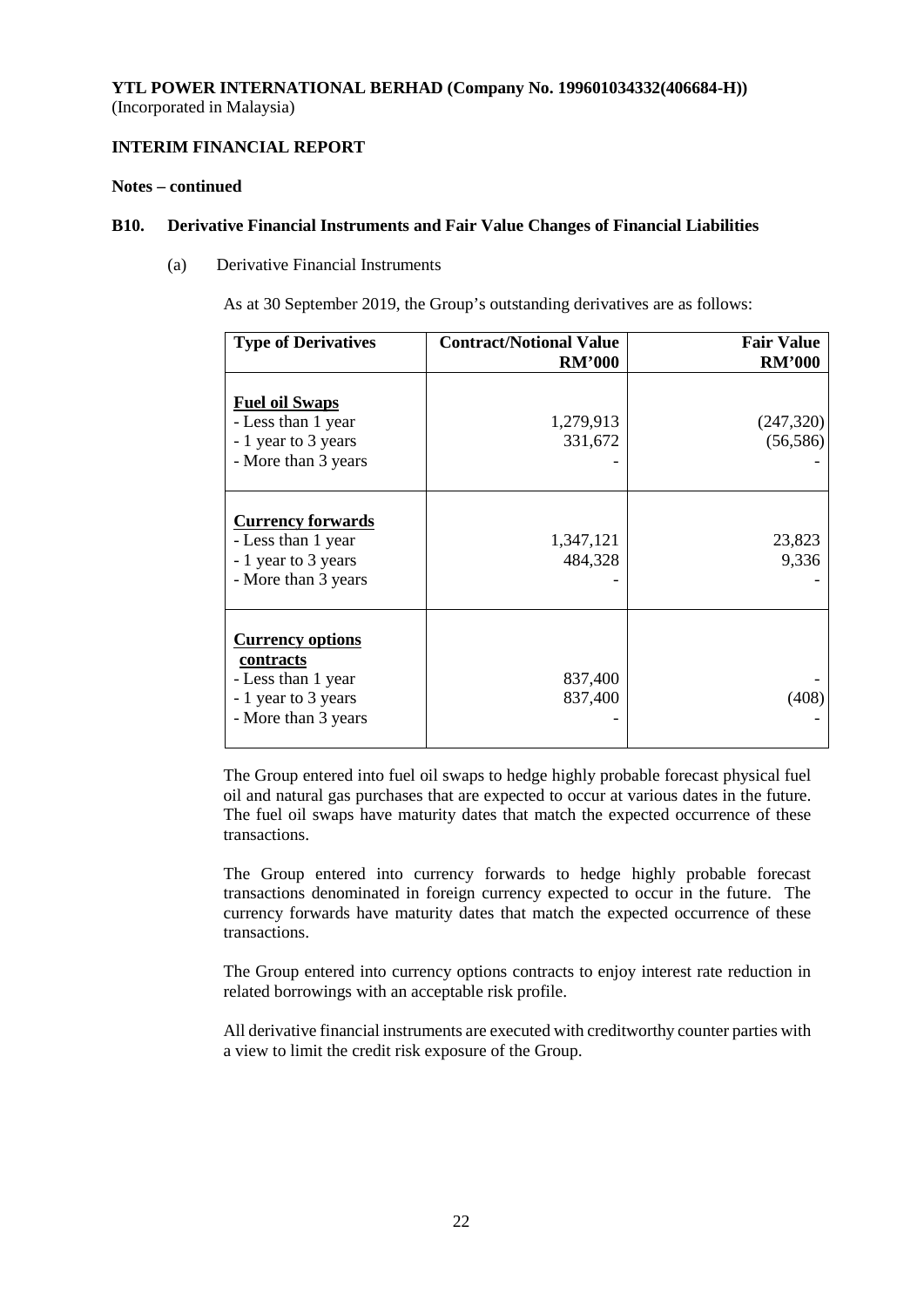# **INTERIM FINANCIAL REPORT**

## **Notes – continued**

(b) Fair Value Changes of Financial Liabilities

The gains arising from fair value changes of financial liabilities for the current financial period ended 30 September 2019 are as follows:

|                                                         |                                                                                                      |                                                                                                                                                          | Fair value gain                                         |                                                                 |
|---------------------------------------------------------|------------------------------------------------------------------------------------------------------|----------------------------------------------------------------------------------------------------------------------------------------------------------|---------------------------------------------------------|-----------------------------------------------------------------|
| <b>Type of</b><br>financial<br><b>liabilities</b>       | <b>Basis of fair value</b><br>measurement                                                            | <b>Reason for the</b><br>gain                                                                                                                            | <b>Current</b><br>quarter<br>30.9.2019<br><b>RM'000</b> | <b>Current</b><br>year<br>to date<br>30.9.2019<br><b>RM'000</b> |
| Forward<br>foreign<br>currency<br>exchange<br>contracts | Foreign exchange<br>differential<br>between the<br>contracted rate and<br>the market forward<br>rate | Foreign exchange<br>rates differential<br>between the<br>contracted rate and<br>the market forward<br>rate which have<br>moved in favour of<br>the Group | 3,033                                                   | 3,033                                                           |
| Fuel oil swap                                           | Fuel oil price<br>differential<br>between the<br>contracted price<br>and the market<br>forward price | Fuel oil price<br>differential<br>between the<br>contracted price<br>and the market<br>forward price<br>which have moved<br>in favour of the<br>Group    | 5,409                                                   | 5,409                                                           |
| Currency<br>options<br>contracts                        | Spot rate, interest<br>rate and basis<br>curve, volatility<br>and time to<br>maturity                | Change in time<br>value was greater<br>due to shorter<br>remaining tenor<br>and spot rate has<br>moved in favour of<br>the Group                         | 2,950                                                   | 2,950                                                           |
|                                                         |                                                                                                      | Total                                                                                                                                                    | 11,392                                                  | 11,392                                                          |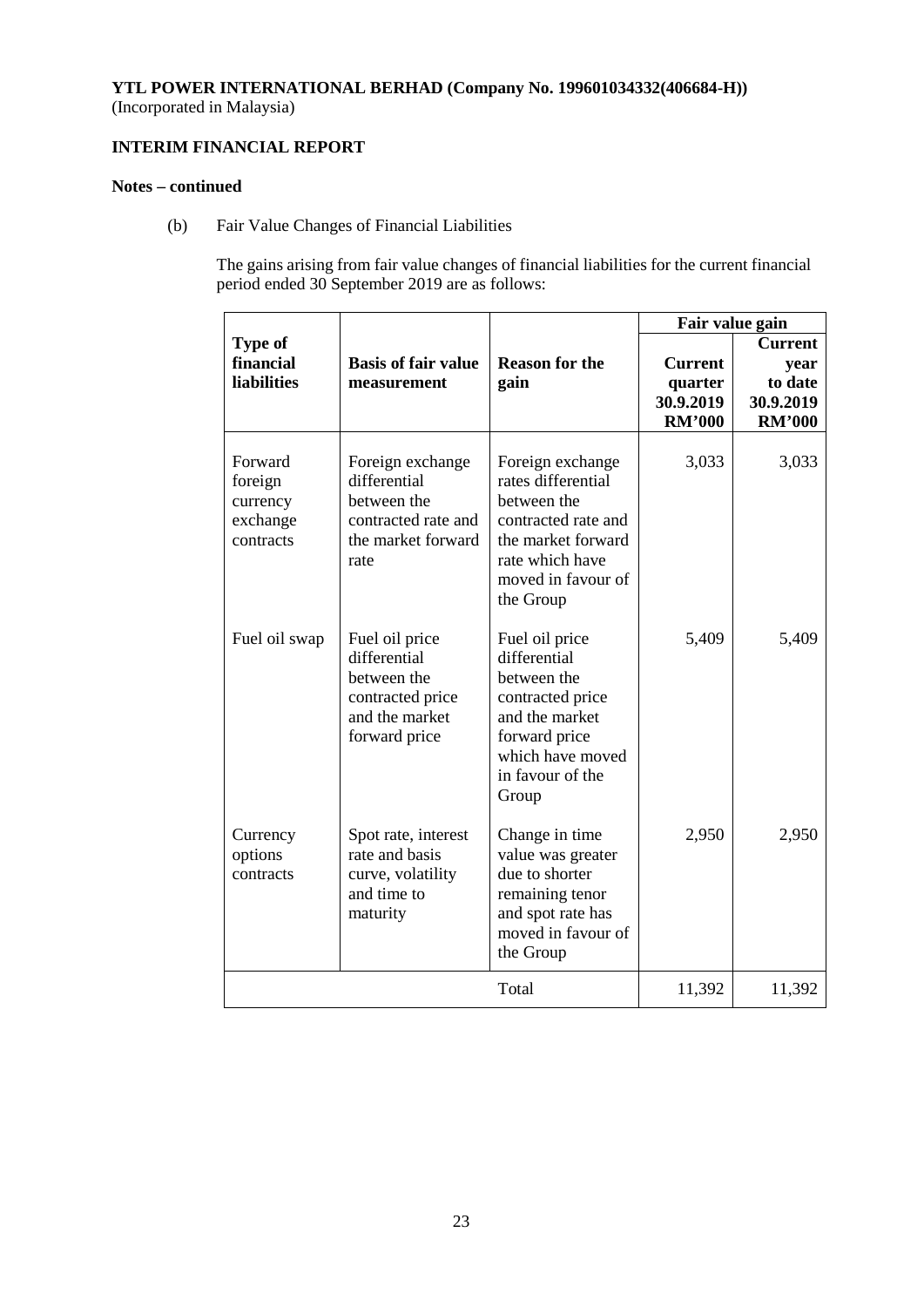# **INTERIM FINANCIAL REPORT**

## **Notes – continued**

## **B11. Material Litigation**

There were no material litigations during the quarter under review.

## **B12. Dividend**

No dividend has been declared for the current financial quarter.

### **B13. Earnings Per Share**

## **i) Basic Earnings Per Share**

The basic earnings per share of the Group has been computed by dividing the profit attributable to Owners of the Parent by the weighted average number of ordinary shares in issue during the financial quarter as set out below:

|                                                      | <b>Current</b><br>Year<br><b>Ouarter</b><br>30.9.2019 | <b>Preceding</b><br>Year<br>Corresponding<br><b>Ouarter</b><br>30.9.2018 |
|------------------------------------------------------|-------------------------------------------------------|--------------------------------------------------------------------------|
| Profit attributable to Owners of the Parent (RM'000) | 67,357                                                | 126,275                                                                  |
| Weighted average number of ordinary shares ('000)    | 7.675.302                                             | 7,719,374                                                                |
| Basic earnings per share (Sen)                       | 0.88                                                  | 1.64                                                                     |

## **[THE REST OF THIS PAGE IS INTENTIONALLY LEFT BLANK]**